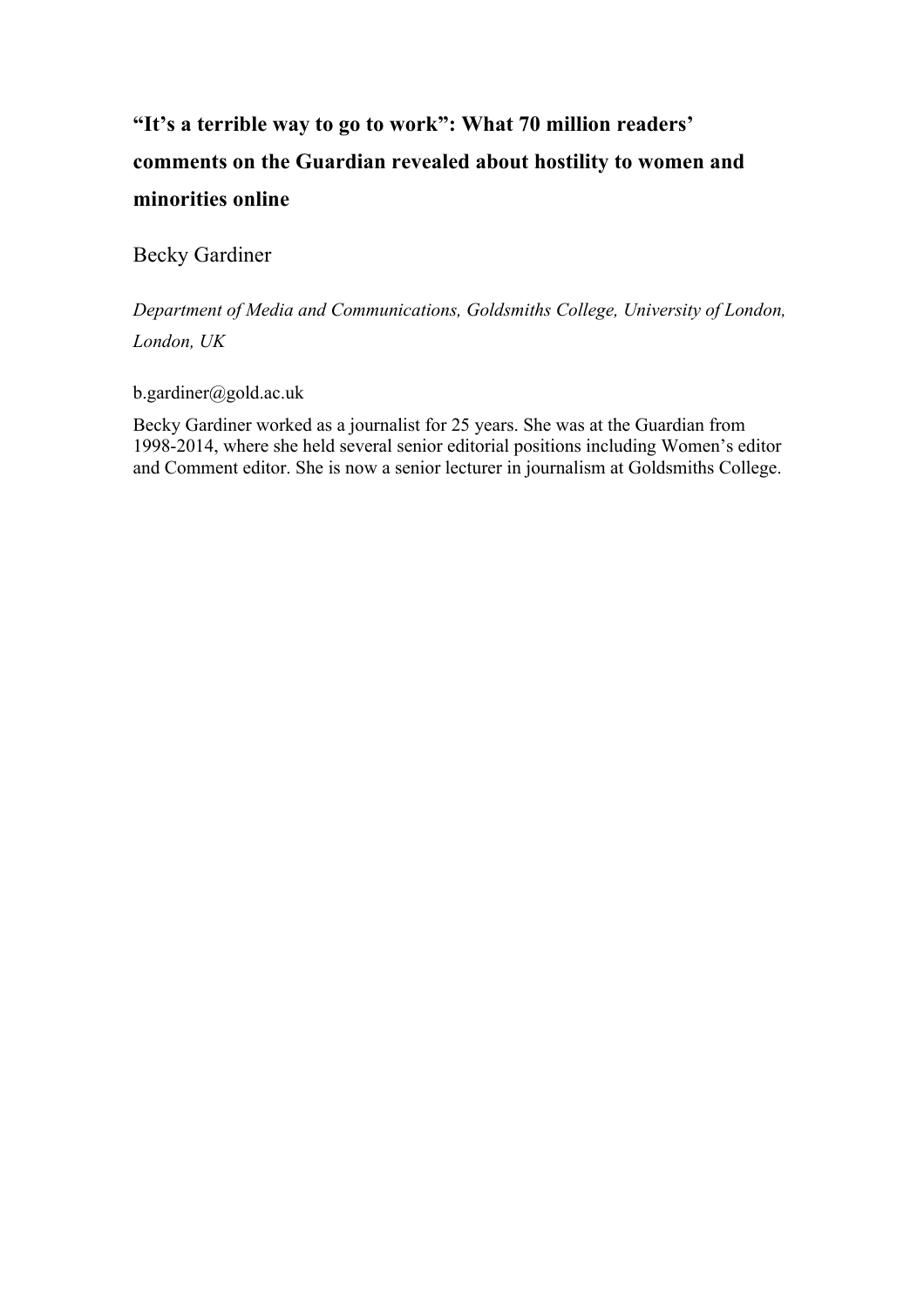# **"It's a terrible way to go to work": What 70 million readers' comments on the Guardian revealed about hostility to women and minorities online**

In 2006, the Guardian opened many of its articles to readers' comments to encourage a "conversation" between journalists and their readers. Readers responded enthusiastically, and by 2016 they had posted 70 million comments on the site. However, from the outset many journalists complained about the quality and tone of comments. Female and BAME (Black, Asian and minority ethnic) journalists in particular complained that they were subject to more abuse than their male, white counterparts.

This study finds prima facie evidence to support the journalists' claims. Using comments that had been blocked by moderators as a proxy for abuse and dismissive trolling, it was found that articles written by women did attract a higher percentage of blocked comments than those written by men, regardless of the subject of the article; this effect was heightened when the articles ran in a particularly male-dominated section of the site. There was also evidence that articles written by BAME writers attracted disproportionate levels of blocked comments, even though the research was not designed to reveal this.

Preliminary research findings were published in the Guardian (Gardiner et al, 2015) and readers were invited to comment on them. Guardian journalists' experiences of comments were also surveyed. Both sets of responses are analysed here, in order to explore the contested nature of online abuse in an online news media environment, and to evaluate the potential of comments to 'democratise' journalism.

Keywords: readers' comments, online abuse, sexism, racism, Guardian, journalism, moderation, democracy, participation

Subject classification codes: to follow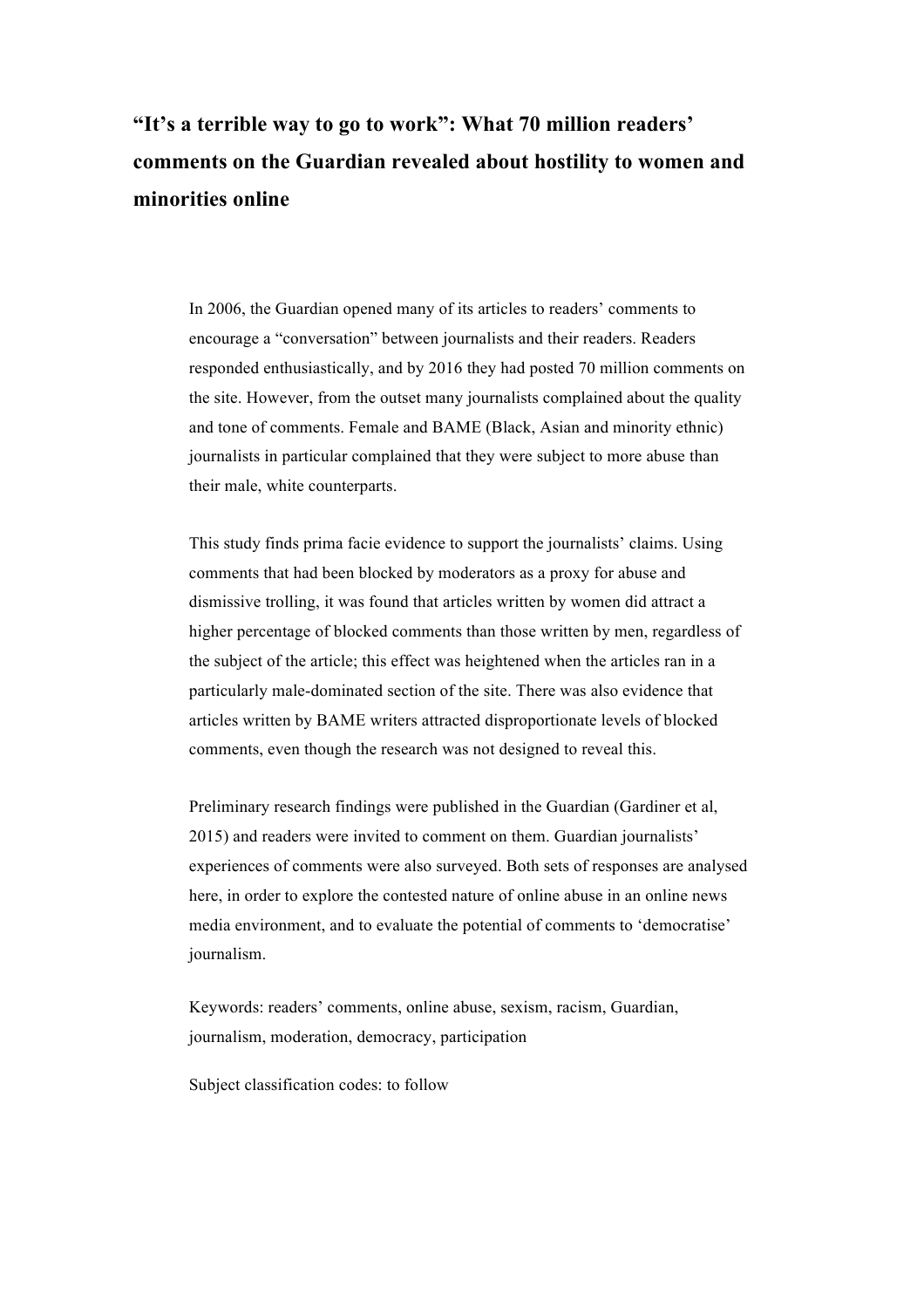#### **Introduction: the Guardian and online comments**

In 2006, most Guardian articles were opened to comments. By 2016, 70 million comments had been left on the site, an average of 65,000 new comments were being posted every day, and 13 FTE moderators had been hired to keep them civil and constructive. In little more than a decade, Guardian journalists' interaction with readers had been transformed utterly – there was now a constant stream of instant reader response to every piece, much of it critical, some of it offensive.

Like other news organisations, the Guardian introduced readers' comments for both editorial and commercial reasons (Henry, 2006). Editorially, it was believed that the interactivity of the web could be used to enhance journalism by harnessing the potential power of readers as fact-checkers and sources of stories, and by providing a forum for civic discourse. Commercially, the hope was that comments would increase both readership and "engagement" with the content – two "metrics" which could attract advertising revenue. So, from the start, readers' comments were seen as simultaneously a democratic virtue, a journalistic resource, and a commodity which could create value.

The Guardian was not alone in this endeavour. By the mid-noughties, comments had become one of the most popular forms of user-generated content within news media (Hermida and Thurman 2008; Jönsson and Örnebring 2011). To some scholars this was evidence of the Internet's inherently democratising tendency, with comments representing a shift in power away from journalists as the sole producers of news: see Bruns's (2007) "produsage"; Rosen's (2006) "people formerly known as the audience"; Jarvis's (2006) "networked journalism"; Shirky's (2009) "here comes everybody"; and Gillmor's (2004) "readers know more than we do". Other theorists argued that these somewhat Utopian accounts were based on a misunderstanding of both the internet and media power (Curran et al, 2012; Phillips, 2018).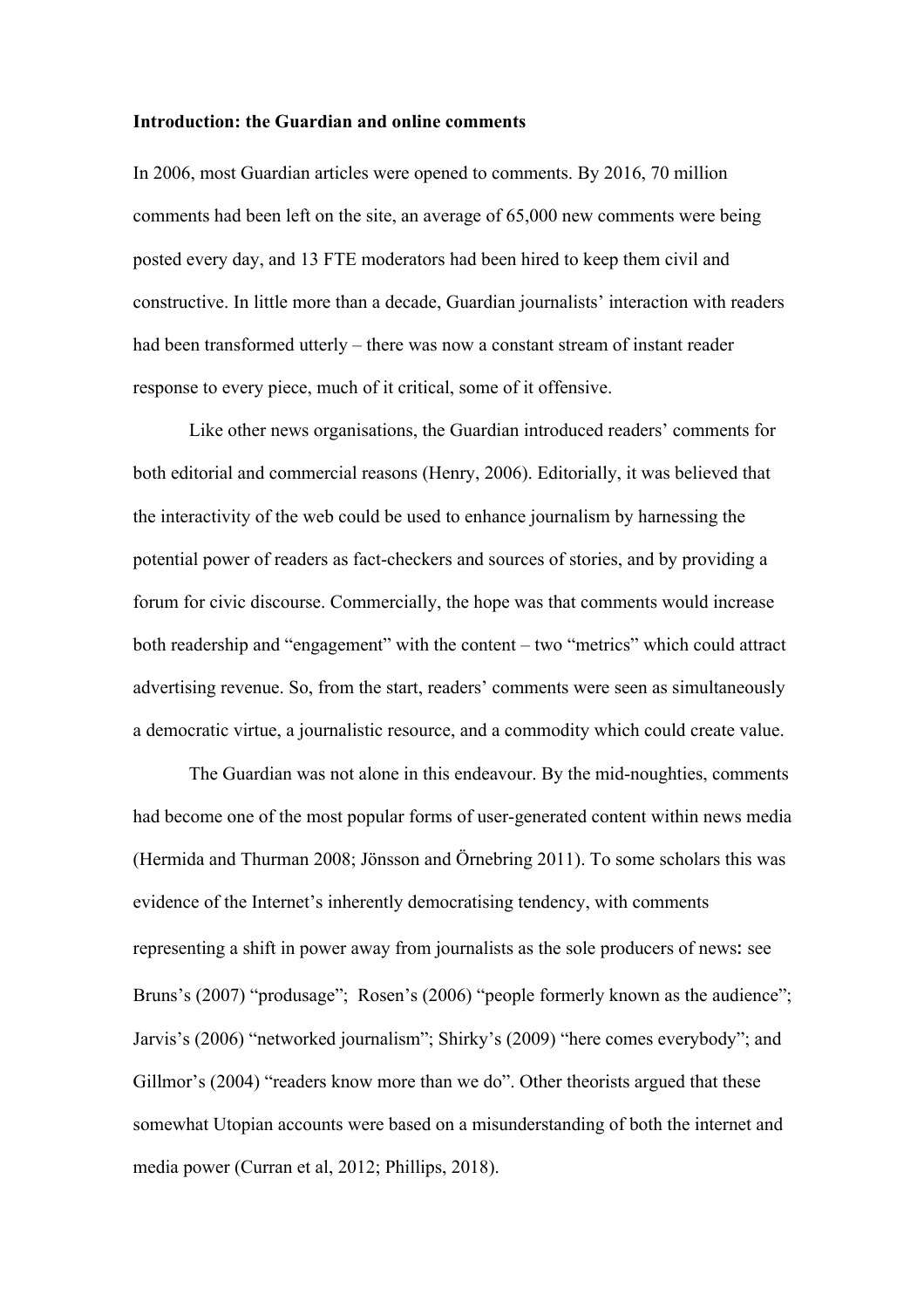The Guardian's then editor-in-chief, Alan Rusbridger put himself firmly on one side of this debate, placing reader engagement at the centre of his vision not only for the Guardian, but for the industry as a whole, saying: "We are reaching towards the idea of a mutualised news organisation," (Rusbridger, 2010). In this sense, the Guardian can be seen as a test bed for a theoretical position, one which argues that the Internet is democratising, allowing readers and journalists to meet as equals, and debate diverse views.

The first challenge to that position came in the form of some of the comments themselves. Many journalists found them abusive; some said they had a chilling effect on their journalism. Female journalists complained that they were subject to more abuse "below the line" than their male counterparts (Elliott 2007; Penny 2011; Thorpe and Rogers 2011; Lewis 2013), and BAME journalists spoke out against racist abuse (Hasan, 2012; Younge 2012; Bungawala et al 2012).

Internally, management attitudes shifted. In 2013, the then deputy editor reaffirmed the democratising role of comments, saying they had "wrecked" old hierarchies and helped create a "more levelled world" – but she also acknowledged that: "[S]ometimes readers will say things that are threatening and rude; certain groups, such a women and writers who are not white, can have a difficult time […] Some writers hate it, and it's hard to blame them." (Viner, 2013)

By the time this research was conducted in 2016, "Don't read the comments" had become a mantra throughout the media, and several news organisations had switched comments off altogether (Reagle 2015). This retreat from comments is remarkable when one considers the enthusiasm with which they were adopted.

As an editor on the Guardian from 1998 to 2014, I saw this transformation up close. So, although this current work has at its core a quantitative study of a large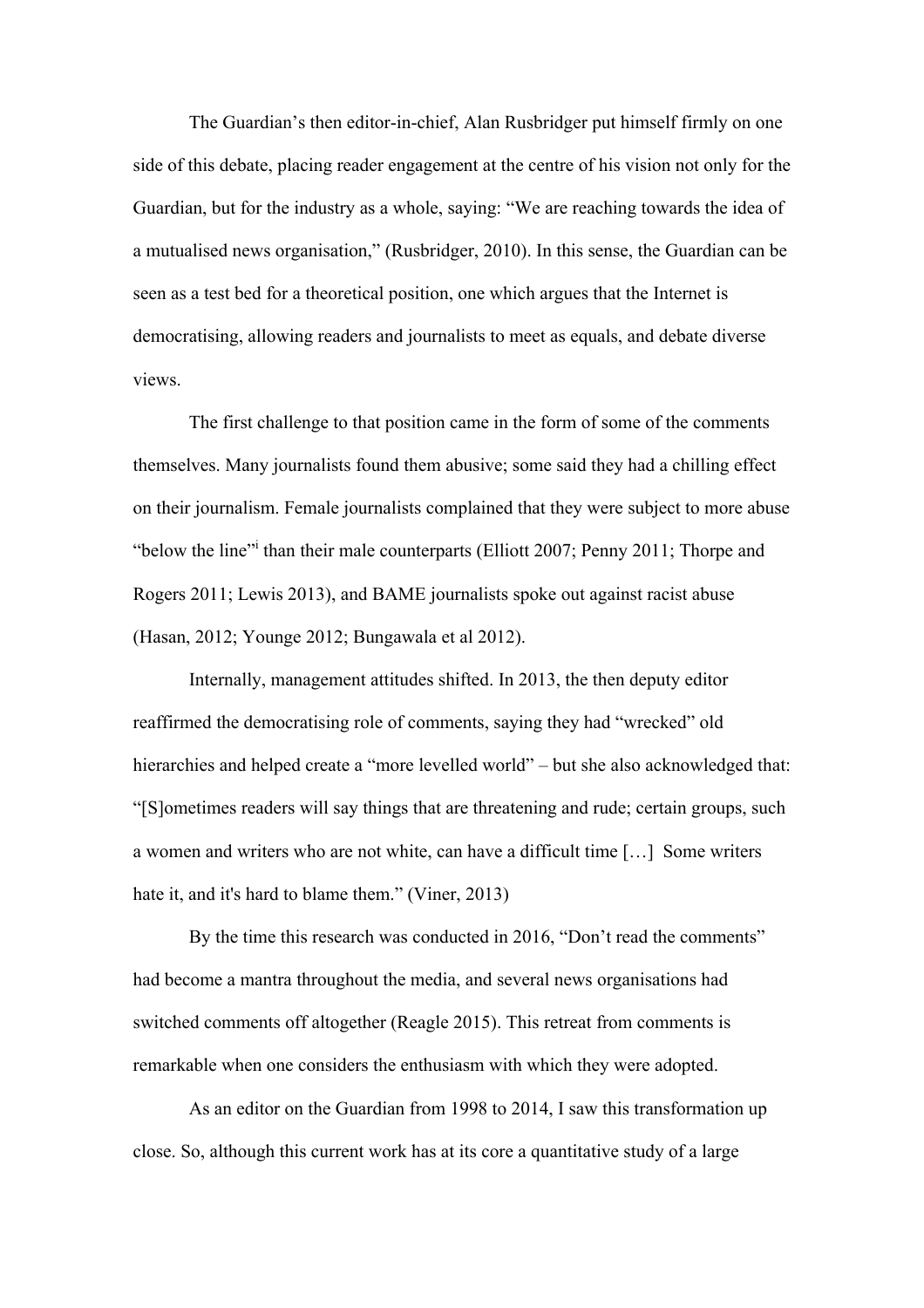corpus of readers' comments, together with small-scale qualitative studies of the attitudes of both commenters and journalists, it is also in part a broader autoethnographic study of one news media organisation's attempt to democratise media production. I have drawn on my "insider" status to show a group of people – Guardian journalists – "in the process of figuring out what to do" (Adams et al, 2015:2) in what was a period of rapid change, where journalists encountered large numbers of readers for the first time. This article focuses on the gendered and racialised aspects of Guardian comments and, in the words of its first female editor-in-chief, Katharine Viner, to address the "new torrents of racism and sexism"<sup>ii</sup> facilitated by the web. It considers evidence to support the belief that women experienced more abusive and/or dismissive comments than men and, finally, reflects on the implications of this evidence for the democratising potential of comments.

#### **Comments as a gendered public sphere**

Following Habermas and the critical review of his original theory, some scholars identified comment spaces as a new public sphere in which such deliberation of diverse views can take place (Papacharissi, 2004). Ruiz et al, found some comment sections (including the Guardian's) could "consolidate democratic processes in Western societies", and that online newspapers were becoming "the digital cafés of a Public Sphere 2.0" (2011, 464); Graham and Wright (2015) analysed 3,792 comments (also on the Guardian) and found them to be largely deliberative in nature.

These deliberations could be robust. Impoliteness – even anarchy – can be a valuable feature of these online debates (Papacharissi, 2004), and sometimes media power is challenged in ways that journalists might find confronting: Milioni et al (2012) found that commenters were able to resist journalists' hegemonic perspective; Craft et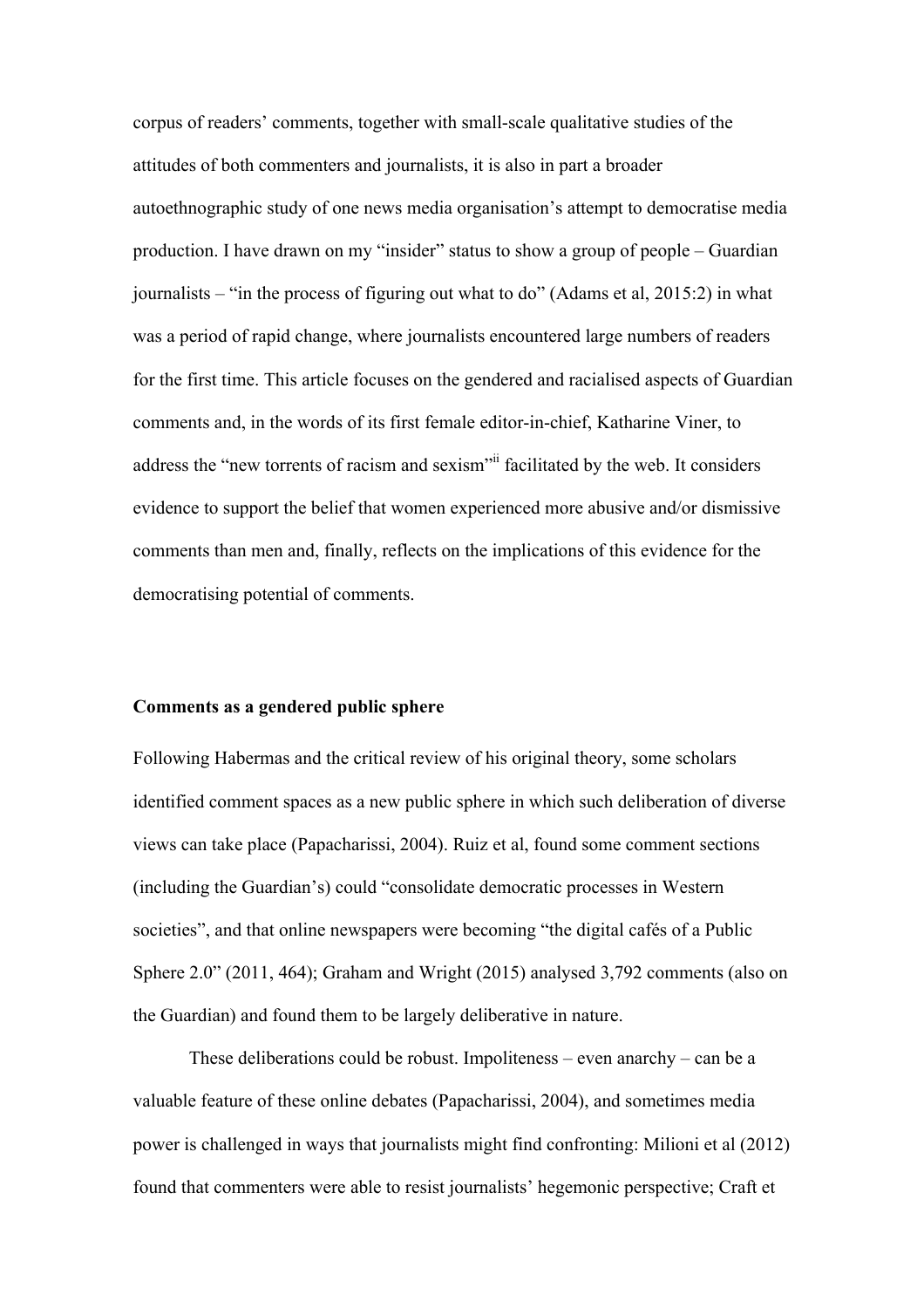al (2015) found that they acted as press critics, holding journalists accountable to social norms; Semmler & Semmler (2016) found that, by offering a wide range of views, comments provided valuable insights into public opinion on complex issues.

However, uncivil or offensive comments were found to be a threat to this democratic ideal, by preventing deliberative discussion (Papacharissi, 2004) and polarizing debate (Anderson et al, 2014). Journalists told researchers that comments were of poor quality (Viscovi and Gustafsson 2013), or abusive (Singer and Ashman 2009), and undermined professional standards (Hermida and Thurman 2008). The tone of comments was also found to deter some readers – particularly women – from participating in comment threads (Pierson, 2015; Martin 2015).

Far from being inherently democratising, the technological affordances of the Internet came to be seen as having amplified sexism and other hostilities (Citron, 2014). Although some accounts pointed out that "nastiness" was also found above the line (Anderson et al, 2014), and that mainstream media norms were the "soil" in which the "weeds" of offensive comments grow (Phillips, 2015), unwelcome readers' comments became the major focus of study.

"Incivility" (broadly, a violation of norms and a lack of respect for other people) received considerable attention (Muddiman and Stroud, 2017, Coe et al, 2014); others found evidence of "antisocial behaviour" (Cheng et al, 2015), or "toxic conversation" (Sood et al, 2012). It is notoriously hard to define online "abuse", but what unifies these accounts is the attempt to better identify problematic comments, in order to better regulate them – for example by automating detection of objectionable comments (Sood et al, 2012) or by identifying antisocial commenters at an early stage (Cheng et al 2015). In newsrooms, too, the regulation of comments became the primary concern, and there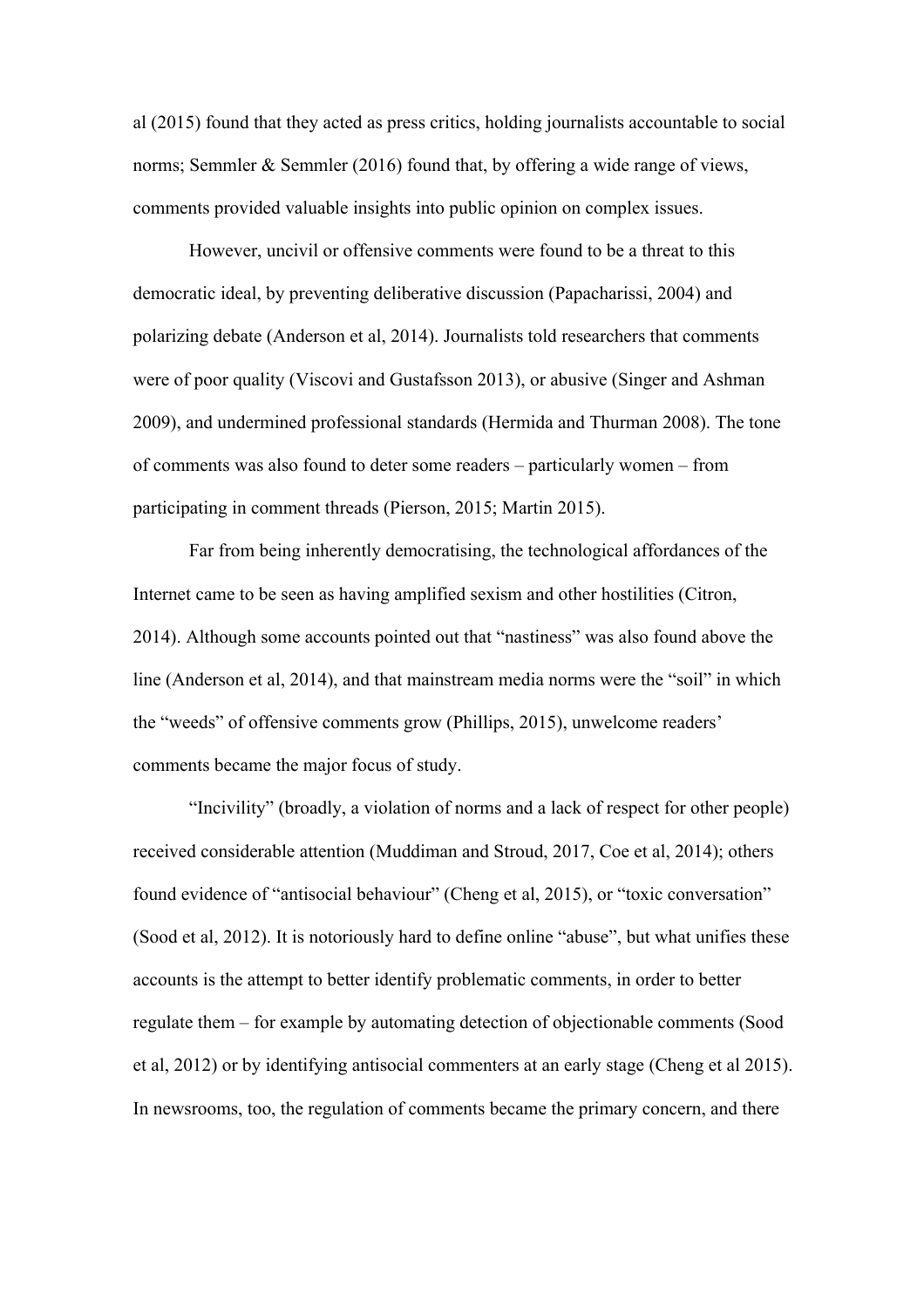was an industry-wide move towards more moderation, as well as other forms of gatekeeping (Hermida and Thurman 2008, Reagle 2015).

However, existing asymmetries between powerful and more marginalised actors complicate all attempts to regulate online "hate". For example, comment spaces are heavily gendered. In a review of 30 years' of academic literature, Jane (2014) found that, in academia, a "preoccupation with devising a fail-safe identification device for all online hostilities", has lead to a disregard for women's experiences online (2014, 539). Too often, she notes, it has been left to the women who have been the targets of this hostility to expose it, and to theorise the way in which it silences women's voices (Beard, 2017), often just as they are beginning to be heard (Sierra, 2014).

Although there has been significant scholarly work on the prevalence and impacts of misogyny on the Internet (Citron, 2014; Phillips, 2015; Mantilla, 2015), it has often had to rely on individual cases or surveys<sup>iii</sup> for evidence. Both have their limitations: individual accounts might be dismissed as exceptional, or the women were blamed for what had happened (for discussions of the sexist response to women who speak out, see Citron, 2014); surveys, meanwhile, are by definition based on selfreporting, which can lead to skewed results. By including the gender of the author whose work is being commented on as a variable in the analysis of a large corpus of Guardian comments, this is a gap in knowledge this paper hopes to fill.

But this paper also acknowledges that women are not the only group who struggle to be heard in comment spaces. In her feminist critique of Habermas's conceptualisation of the public sphere, Nancy Fraser (1992, 64) argues that "deliberation can serve as a mask for domination [in ways which] extend beyond gender to other kinds of unequal relations, like those based on class or ethnicity."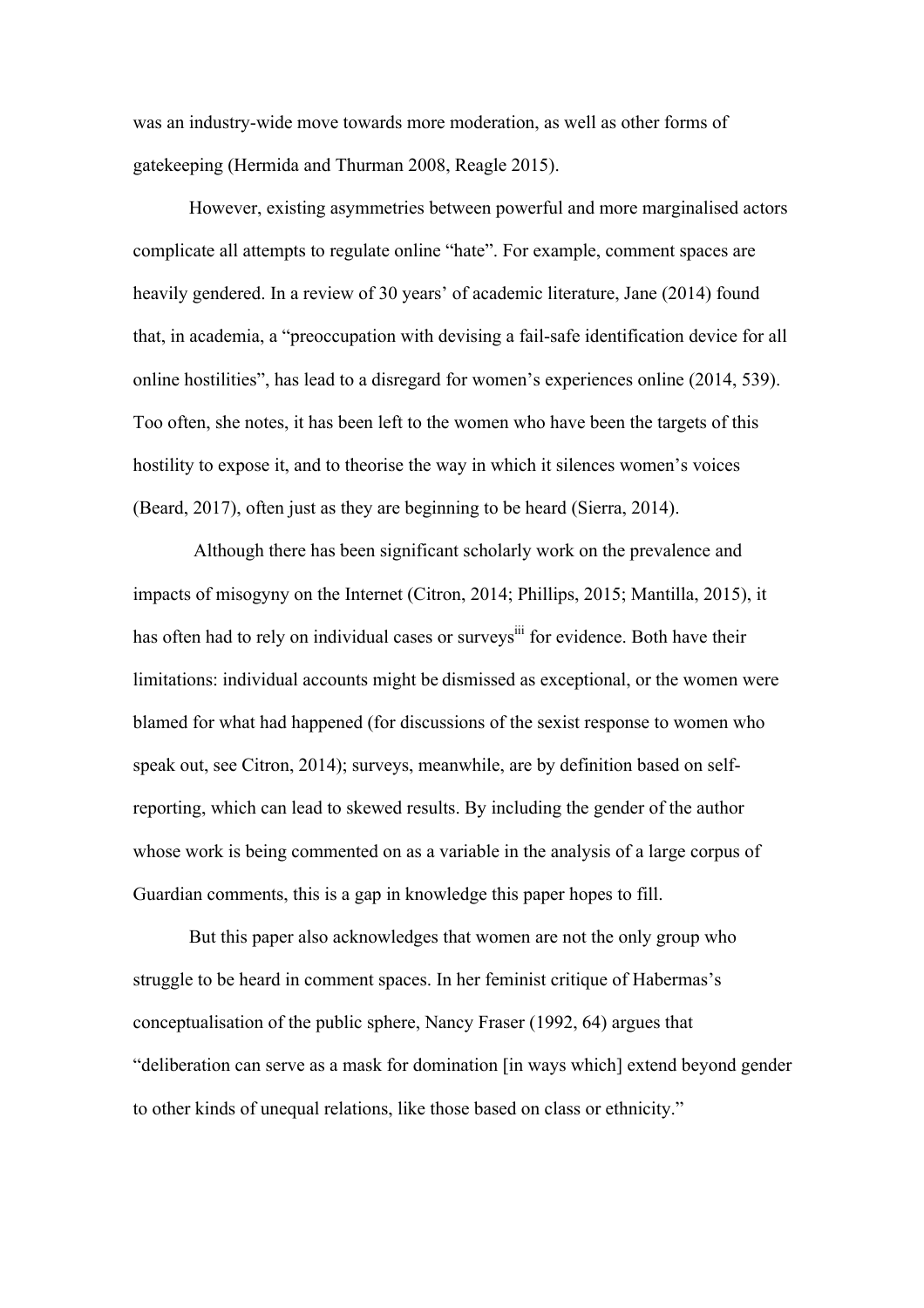Shepherd et al (2015) find precedents for "online hate" in earlier mediated communications, and point toward "longstanding issues of exclusion and inequality in public speech". Comments, they argue, can be both a form of challenging existing power structures *and* reinforcing them: "The affordances of comments as […] spaces to speak back to power of course also contained the possibility of replicating existing structures of power in even more vitriolic forms that served to […] deny people's ability to be heard." (2014, 7)

If one is interested in widening participation in the media, the question therefore becomes how we can be both against sexism and racism and supportive of comments as a space where media power can be challenged.

# **Research design and methodology**

A mixed-mode of analysis was used to explore the research questions, drawing on both quantitative and qualitative methods and using three distinct data sets:

### *1.The analysis of the corpus of Guardian comments*

The analysis of the block rate patterns in the 70 million comments left on the Guardian site was carried out in March 2016. Blocked comments were used as a proxy for "abusive or dismissive" comments, in order to test the hypothesis that articles written by female journalists received more "abusive or dismissive" comments than those written by men.

At the Guardian, moderators blocked (ie removed from view) comments that violated the community standards<sup>iv</sup>: ad hominem attacks, disrespectful, profane, or discriminatory comments, and comments that are so off-topic they threaten to derail the conversation all violated the community standards, and were blocked if seen by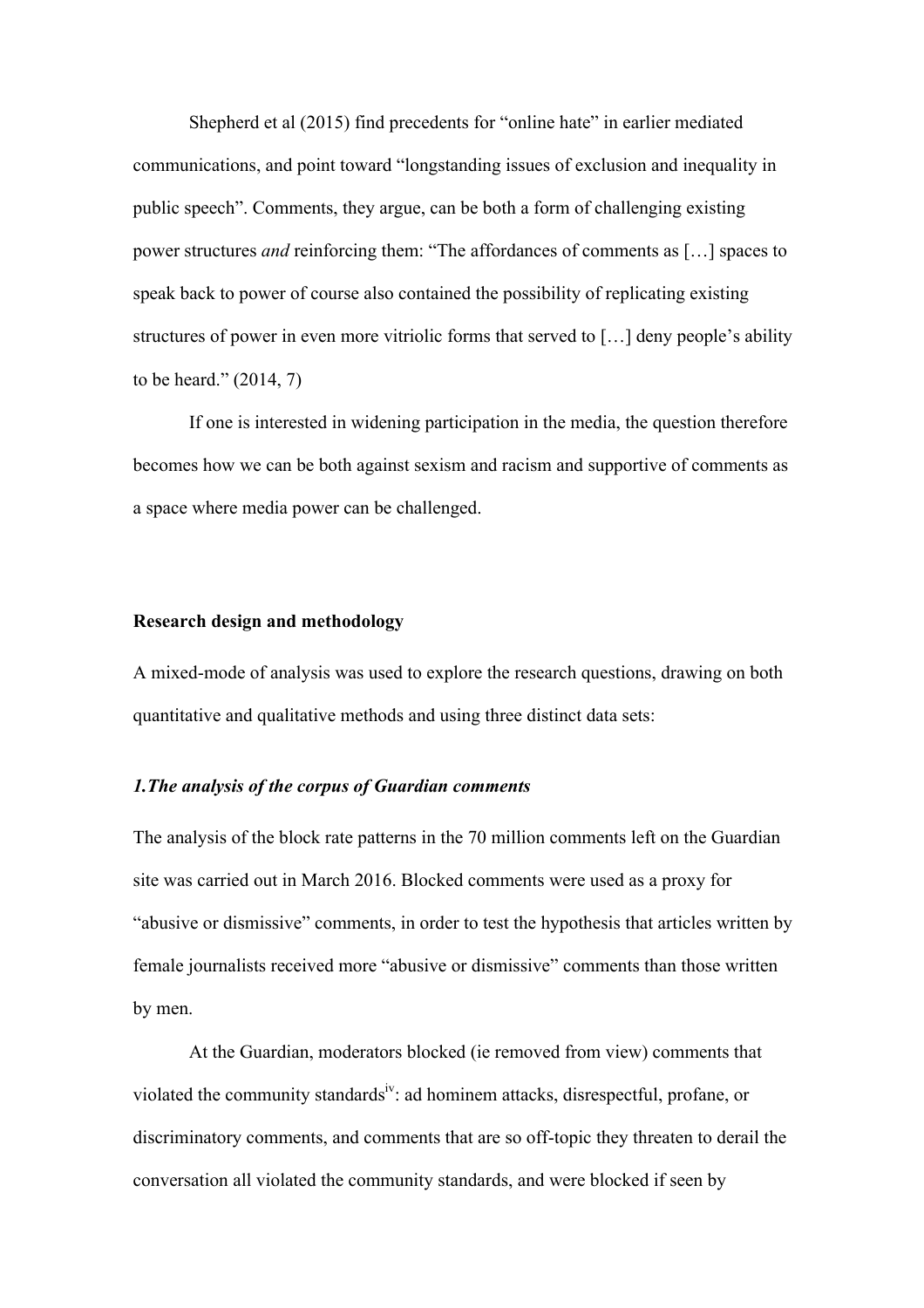moderators. The limitations of using comments blocked by moderators as a proxy for a broad category of "abusive or dismissive" comments are acknowledged: the research findings are only meaningful if you accept both that the Guardian's community standards are fit for purpose, and that the moderators are reasonably skilled at applying them. However, there is no failsafe method for identifying offensive or unwelcome comments, and as Jane (2014) has shown, repeated demands for "univocal definitions and one-size-fits-all test mechanisms" has inhibited research in this area. Relying on the decisions of trained moderators has the advantage of treating offensive comments as an "emergent field" (Jane, 2014), and one that can only be investigated by taking into account context, apparent intent and likely impact – as Guardian moderators do.

The comments themselves were not read, but were treated as a quantitative data set, with the primary focus on two variables: the gender of the author of the article, and the proportion of comments blocked. The impact of other variables on the block rate, such as the subject of the article, or the section in which it appeared, was also measured. Nothing was known about the commenters themselves.

This part of the data set combined three elements:

- (1) The 70m comments left on the site, including the 1.4m comments that had been blocked by moderators<sup>v</sup>.
- (2) The more than two million articles posted during this period, complete with key metadata, including subject keyword.
- (3) A database of 12,655 authors (all those who had written at least two articles during this period), who were classified by gender $v_1$ .

All comment threads were moderated, the vast majority post-publication<sup>vii</sup>. In most cases moderators reviewed comments that had been reported – usually by readers, sometimes by journalists; a filter tool was also used to flag comments containing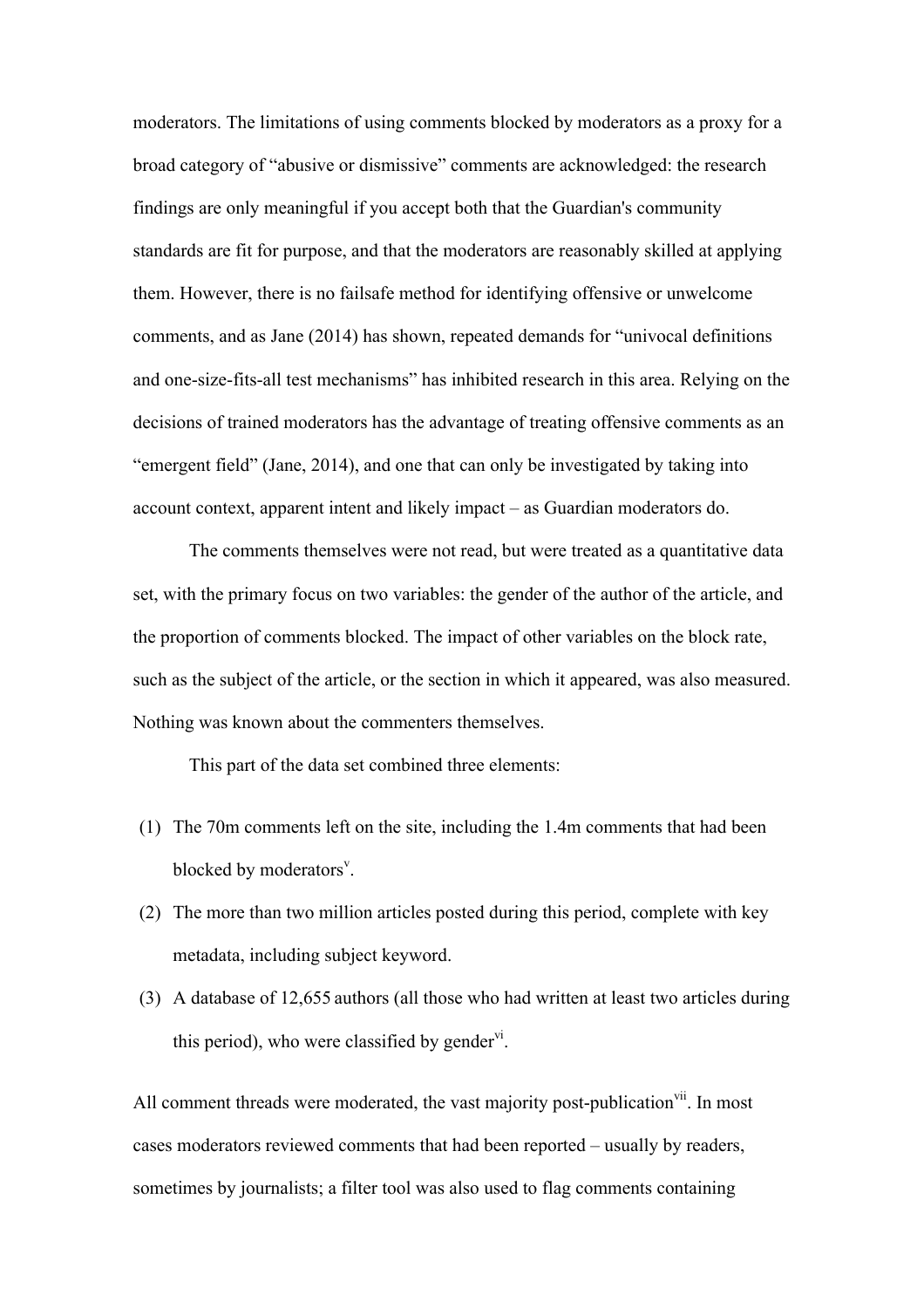particular words (eg profanity). For this reason, not all comments that violate community standards at the Guardian were blocked.

In this study, "abusive or dismissive" comments were those that violated the community standards. According to moderators, extreme abuse such as threats to kill, rape or maim was extremely rare on the Guardian<sup>viii</sup>. Author abuse formed a significant proportion of the comments that were blocked. For example: a female journalist reports on a "pro-life" demonstration, and a reader responds, "You are so ugly that if you got pregnant I would drive you to the abortion clinic myself".

Ad hominen attacks were also common: comments like, "You are so unintelligent". So too were comments like, "Do you get paid for writing this?!" which dismissed the author.

Blocked comments were not always aimed at the writer – they might be directed at other commenters, for example. Nor are they always aimed at individuals. [Hate](https://www.article19.org/pages/en/hate-speech-more.html) [speech](https://www.article19.org/pages/en/hate-speech-more.html) as defined by law was rarely seen, but xenophobia, racism, sexism and homophobia were far more frequent. Take, for example, the following comment below an article on the mass drownings of migrants: "The more corpses floating in the sea, the better".

The moderators also blocked comments that were clearly off topic, and so were regarded as attempts to make constructive debate impossible. An example would be a thread about female genital mutilation in which there were multiple comments saying, "Why don't you write about male circumcision?" (a trope of men's rights activism). Taken alone, such comments appear neutral, but in context they might not.

A tiny minority of blocked comments were blocked for legal reasons, and it was not possible to exclude these. Spam was deleted, not blocked, and so were replies to blocked comments, which may or may not in themselves be in violation of the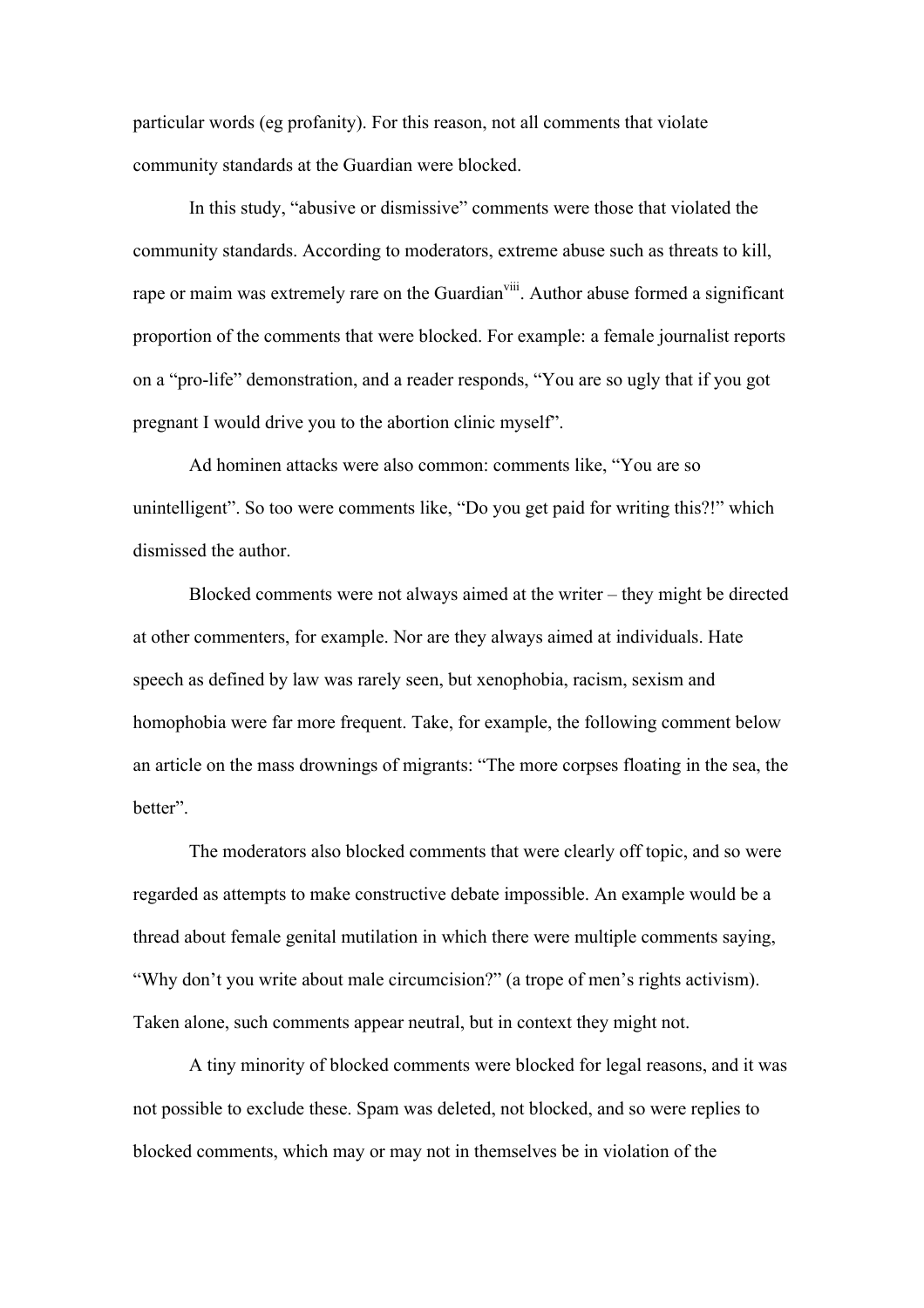community standards; neither spam nor replies to blocked comments were included in this research.

The findings reported here were all statistically significant to a significance level of 5%, using the chi square test of independence.

# *2. The staff survey*

372 Guardian journalists – all the staff writers, plus the most regular freelance writers, were emailed a link to an anonymous online survey<sup>ix</sup>; 183 (49%) responded. Of these, 100 were men, 80 were women<sup>x</sup>, and 23 identified themselves as BAME. Fifteen were Jewish, and two were Muslim. Most questions were multiple choice, and were designed to discover what journalists regarded as abusive behaviour in comments and on social media, and to discover its frequency, severity and impact. Women and BAME people are over-represented in the responses, and this self-selection limits the reliability of the results. However, they are included here to provide contextual information.

# *3. The commenters' response to the preliminary findings*

The Guardian published a summary of an earlier analysis of the comment dataset on its website (Gardiner et al, 2016). The article was widely read (944,974 page views in the first week<sup>xi</sup>), and 2,458 comments were posted below the article within 24 hours (the thread was then closed). The third and final part of this work is a sentiment analysis of these comments.

The comments were manually coded "negative", "neutral" or "positive". Negative comments were further categorised in terms of the target of their criticism. Four main targets were identified: the research methodology; the journalists who experienced abuse; the moderators; and the Guardian's editorial stance. The coding was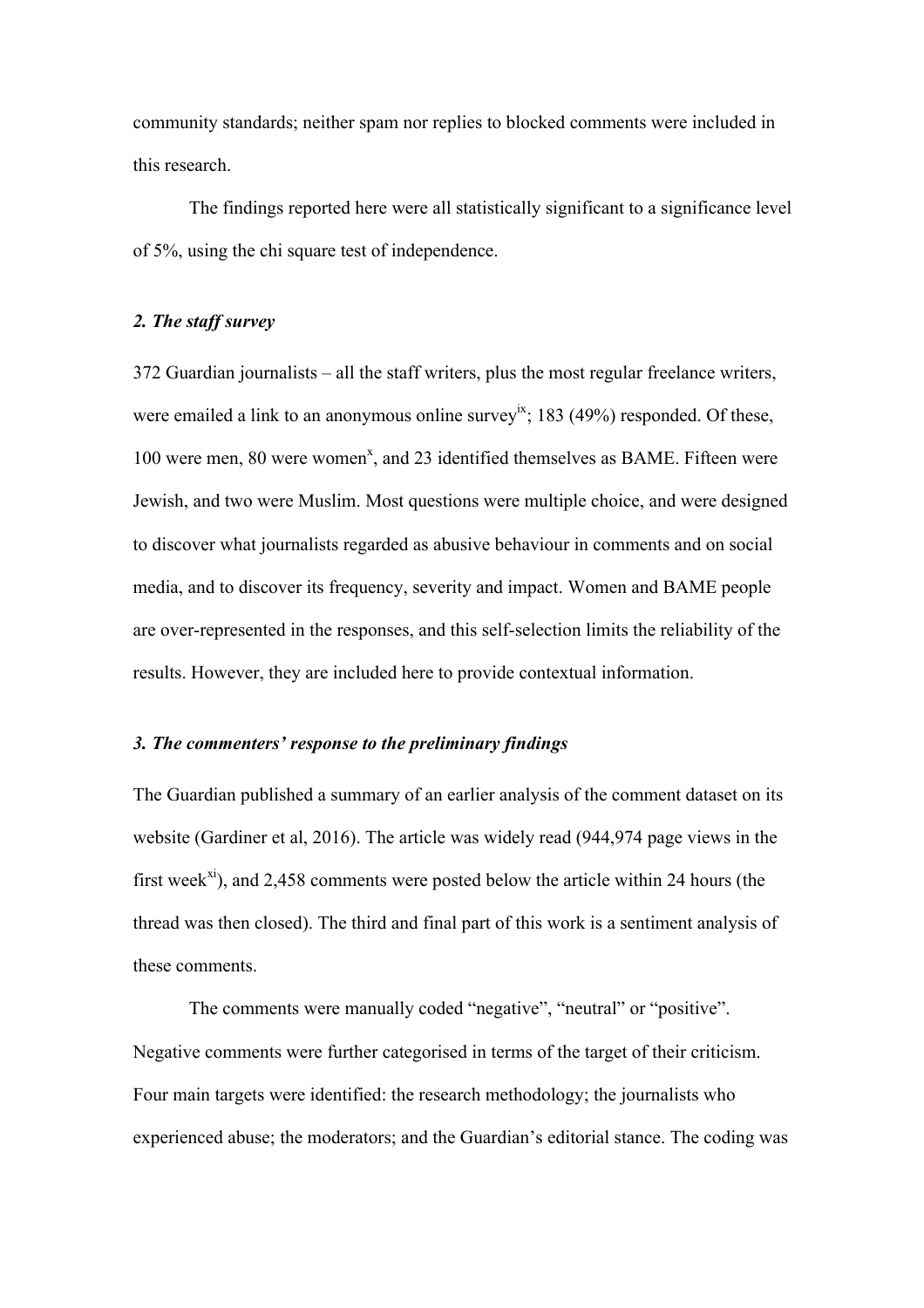done manually by a PhD student; a random sample of 100 of the comments were subsequently recoded by the author, and very few discrepancies were found.

# **Findings**

### *The Comments*

The majority of articles on the Guardian were written by men. While the number of articles published increased every year, this gender gap stayed fairly constant: in 2008, 27.52% of Guardian articles were written by women; by 2015 this had risen to 31.74%. Overall, during the period 2006-16, women wrote 27.6% of the articles, and men wrote 72.4%, a gender imbalance that is typical of mainstream media organisations in the UK and the US<sup>xii</sup>.

Figure 1. Gender breakdown over time *(to come)*

During the period under review, the number of comments per article rose year on year: in 2007, an average of 30 comments were left under each article; by 2015, 199*.*  Overall the volume of comments increased dramatically – from under one million in in 2007 to 18 million in 2015 – and some individual articles attracted more than 2,000 comments. Although the moderation team also grew during this period (there were no dedicated moderators before  $2007<sup>xiii</sup>$ ; by 2015 there were 13 FTE moderators) it is clear that the volume of comments outstripped their capacity to effectively moderate them.

A small proportion of comments were blocked overall: 1.77% on average. However, the proportion of blocked comments increased over time, with a sharp rise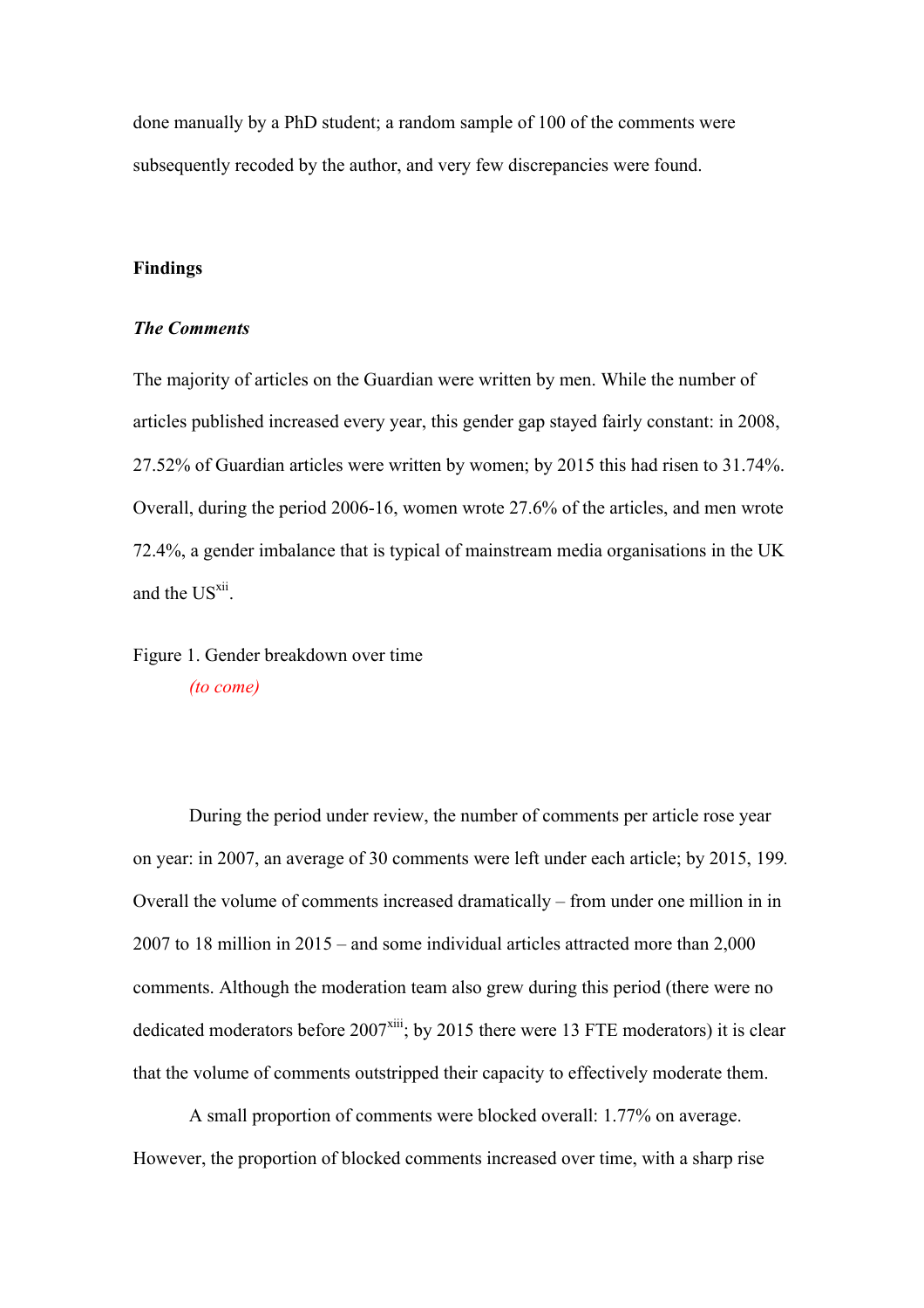between 2009 and 2011 (from under 0.5% to 2.4%). This supports previous research showing that the tone of comments generally was becoming less civil (Anderson et al, 2014).

The proportion of comments blocked varied significantly between threads. Although the underlying trends – more comments, and a higher proportion of blocked comments – were true for articles written by both genders, articles written by women consistently attracted a significantly higher proportion of blocked comments (2.16%) than articles by men (1.62%). This gender imbalance in the block rate varied slightly year to year, but was always significant. This finding adds to previous scholarship by giving quantitative evidence of the gendered nature of online hostility.

# Figure 2. Block rate by gender, year by year *[to come*]

The data did not include the race, ethnicity or religion of the writers. However, as we have seen, the Guardian's BAME writers reported that they got more abuse than their white counterparts. This research supported this, even though it was not designed to test it.

Of the ten regular writers on Comment is free<sup>xiv</sup> who had the highest proportion of deleted comments, eight were women (four white, four BAME) and the other two were black men. Two of the women and one of the men were gay. And of the eight women in the "top ten", one was Muslim and one Jewish. And to drive this unexpectedly stark finding home: the ten regular Comment is free writers with the lowest proportion of deleted comments were all men. This disparity was particularly stark given that, in the period under review, only 28% of all writers on Comment is free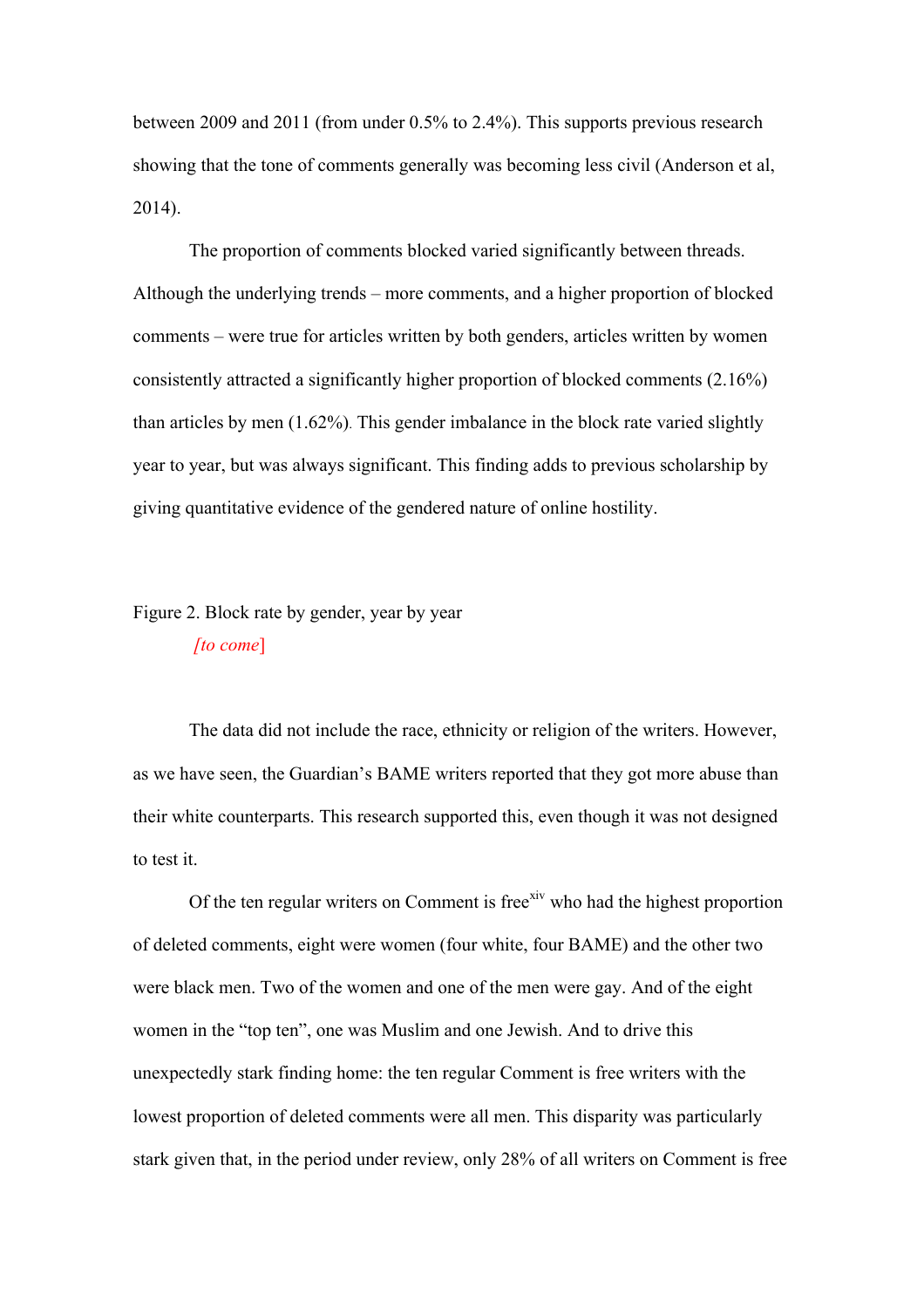were women. The proportion of BAME and LGBTQ writers is not recorded, but make up a tiny proportion of the whole.

The findings were further affected by the section in which the story was placed. Although there were fewer women writing than men on the site overall, some sections were more male-dominated than others: Sport had the smallest proportion of articles written by women, but Technology and Film also had a pronounced gender gap; a few sections had slightly more women than men writing (Money; Life and Style), but the only subject section that had significantly more articles written by women was Fashion.

| <b>Section</b>    | <b>Articles by</b> | <b>Overall block</b> | <b>Female block</b> | Male block |
|-------------------|--------------------|----------------------|---------------------|------------|
|                   | women              | rate                 | rate                | rate       |
| <b>Fashion</b>    | 69.72%             | 3.74%                | 3.67%               | 3.98%      |
| Life & Style      | 54.22%             | 2.45%                | 3.01%               | 1.41%      |
| <b>Money</b>      | 53.70%             | 0.91%                | 0.94%               | 0.89%      |
| <b>World news</b> | 27.11%             | 2.85%                | 3.05%               | 2.77%      |
| <b>Technology</b> | 13.37%             | 0.91%                | 1.69%               | 0.85%      |
| Film              | 12.48%             | 1.60%                | 2.20%               | 1.48%      |
| <b>Sport</b>      | 3.95%              | 0.80%                | 2.06%               | 0.75%      |

Chart 1: Gender gap and block rate by section

The gender imbalance in blocked comments increases in those sections where the writers' gender gap was significantly bigger than average (Sport, Technology and Film). In those sections where the writers were more gender-balanced, such as Money,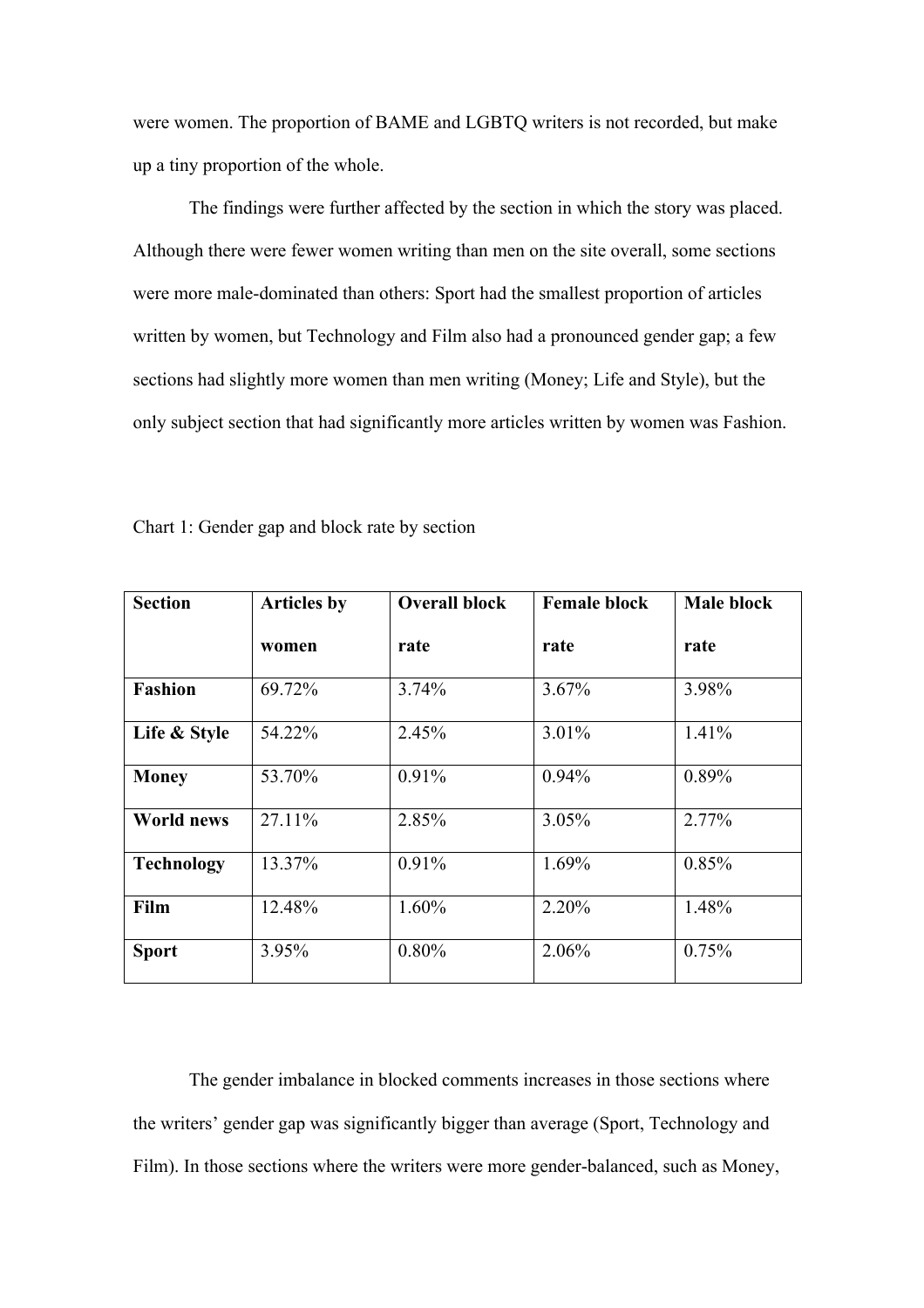the block rate tended to be more balanced too – though Life and Style bucked that trend<sup>xv</sup>, with articles written by women getting many more blocked comments than articles written by men. The *only* subject section of the site where articles written by men got a significantly higher block rate than those written by women was Fashion – also the only section on the site where there were many more women writing than men.

This relationship between the gender imbalance in each section and the gender imbalance in block rates gives quantitative support to the argument that women are more likely to experience abuse when they are perceived to be intruding on "male" spaces, and that abuse can therefore be seen as a reaction to a perceived loss of power (Shepherd et al 2015; Sierra 2014; Beard 2017, Mantilla 2015). The outlier – Fashion – is interesting: it may be that men are seen as the intruders in this "female" space, or perhaps men who write for fashion are targeted for being "unmasculine". The sentiment analysis needed to explore this further was beyond the scope of this research.

The data also included a "subject tag" for every article. Articles by women attracted more blocked comments regardless of the subject: of the 745 most used subject tags (all had more than 1,000 articles), only 14 showed no significant difference in the block rate for men and women writers (four of these subjects, incredibly, had no articles written by women, so there was no difference to measure; in several of the remaining 10, too few women had written articles to produce a statistically significant result).

Where a subject had a block rate of more than 4% overall, we labelled it as "sensitive". Looking at subjects where more than 1,000 articles had been written, and more than 1,000 comments left, I produced a list of the 27 most "sensitive" subjects. In all but five of these, articles written by women had a higher block rate than those written by men, despite the fact that 20 of these "sensitive" subjects were genderneutral. For example, articles about South Africa had a differential block rate of 5.27%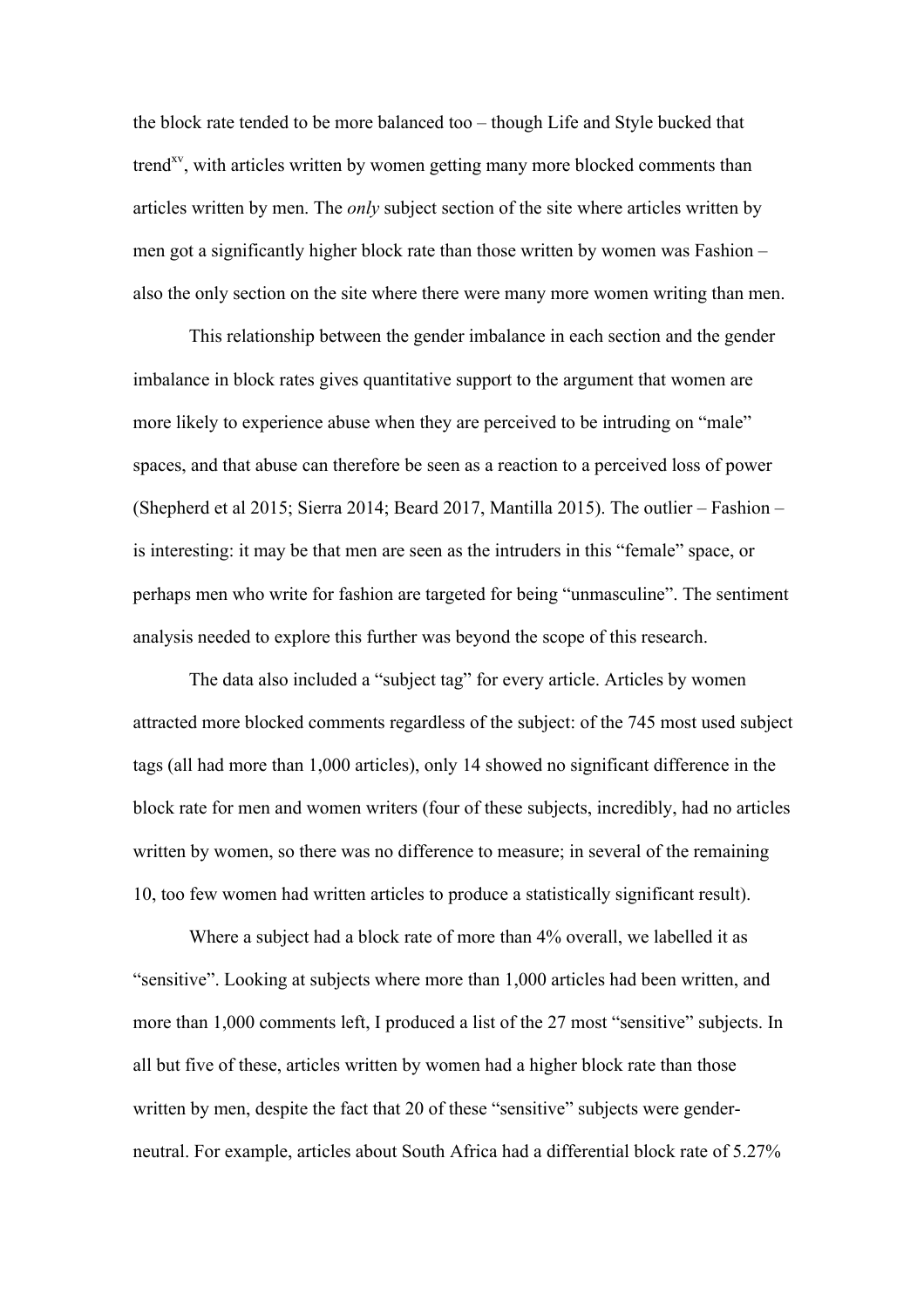(women) and 3.53% (men) and articles about the Leveson Inquiry had a differential block rate of 4.78% (women) and 3.84% (men). So when an article is already likely to attract a disproportionate number of blocked comments as a result of its subject, the gender of the author appears to act as a second independent variable.

The remaining seven sensitive subjects were directly about gender, race or sexuality – "Rape"; "Feminism"; "Race issues"; "Women"; "Gender"; "Sexuality"; "LGBT rights" – suggesting that subjects that were inherently gendered or racialised were more likely to attract comments that were subsequently blocked. In all these subjects, however, articles by women still got more blocked comments.

To summarise: by using blocked comments as a proxy for abusive or dismissive comments, I found that articles written by women attracted a significantly higher percentage of comments that were subsequently blocked than those written by men, regardless of the subject of the article. This effect was heightened when the articles ran in a particularly male-dominated section of the site. I also found evidence that articles written by BAME writers attracted disproportionate levels of blocked comments, even though the research was not designed to reveal this.

#### *The survey: 'Some hate it, and it's hard to blame them'*

The survey of Guardian journalists provides an insight into how journalists were affected by comments, both on the site and on social media (for those targeted, it is hard to separate the two, as it can feel like the attack is coming from everywhere – see Citron, 2014, for a discussion of this). Of the journalists who responded to the survey, 80% said they had experienced comments on the Guardian site or on social media which they felt "went beyond acceptable criticism of their work to become abusive". This was slightly higher for women (85%) and BAME respondents (83%) than for men (78%). Older journalists were less likely to experience it than younger ones (70% of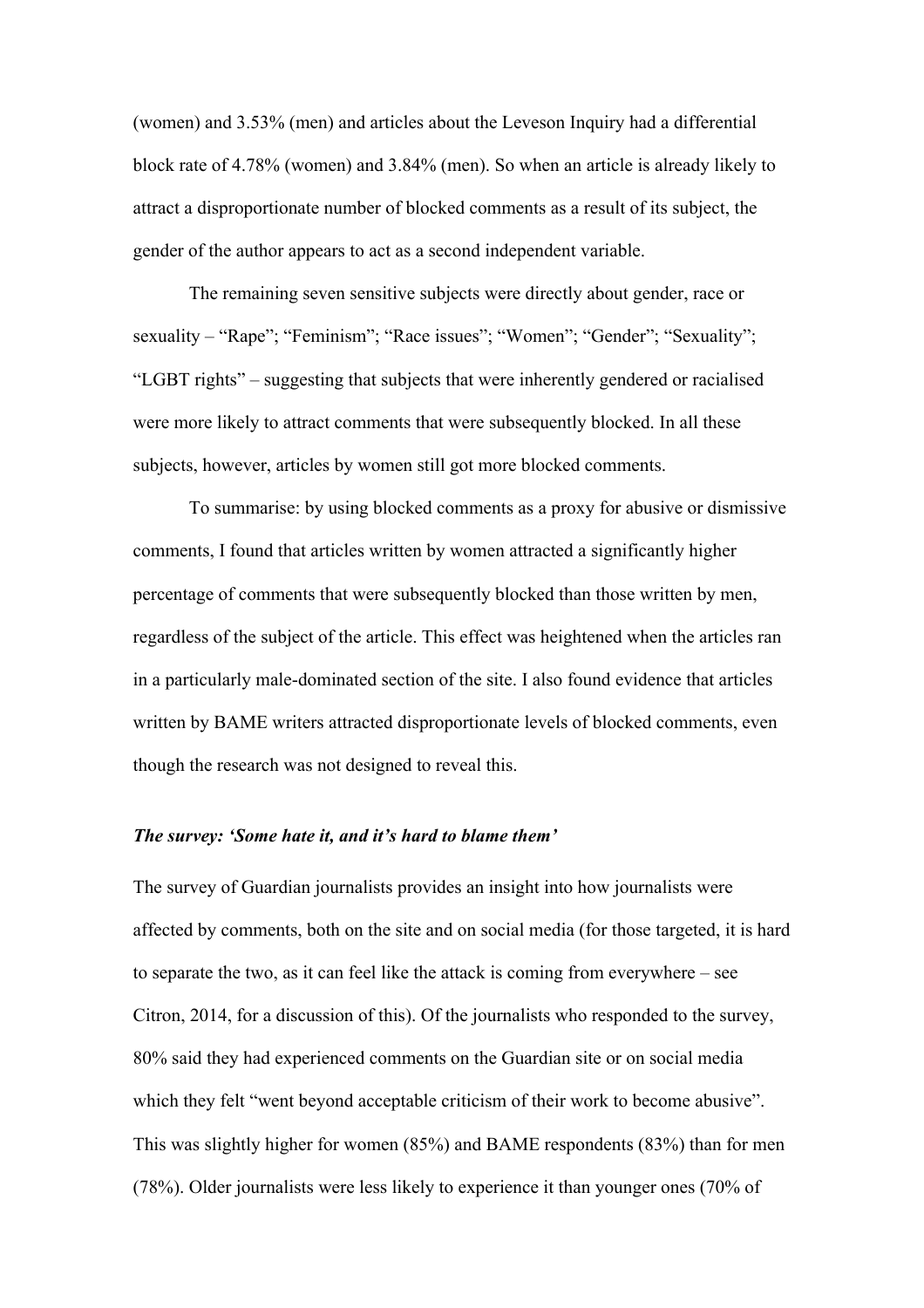those over 55 had experienced it, compared to 89% of those aged 45-55). Opinion writers were the most likely to experience abuse, with 90% of those who write for Comment and Debate saying they had.

Of those who reported having abusive comments, 58% said it had happened more than 20 times and 29% more than 100 times. On average, this had happened to journalists 49 times. The frequency was similar for both men and women. 34% said they had received repeated criticism that left them feeling harassed, mobbed, or bullied in the comment threads. Here, age was a significant factor: this has happened to 50% of those aged 25-34, compared to 20% of those aged 55+.

As one female journalist put it:

Imagine going to work every day and walking through a gauntlet of 100 people saying, 'You're stupid', 'You suck', 'I can't believe you get paid for this'. It's a terrible way to go to work.'

Ridicule was by far the most common form of abuse, with 84% of journalists saying they had experienced this – with no significant difference between men and women. However, whereas 57% of the women had received abusive comments that focused on their body, private life or sexuality, only 17% of male journalists had experienced this. Only 11% of the respondents overall had experienced comments that focused on their race, ethnicity or religion, but all five of the Black respondents said they had experienced this, as did both Muslim respondents and over half the Jewish respondents.

Of those who said they had experienced abuse, 68% felt angry as a result, 43% felt depressed, and 37% said they had anxiety symptoms. As one gay Black journalist said: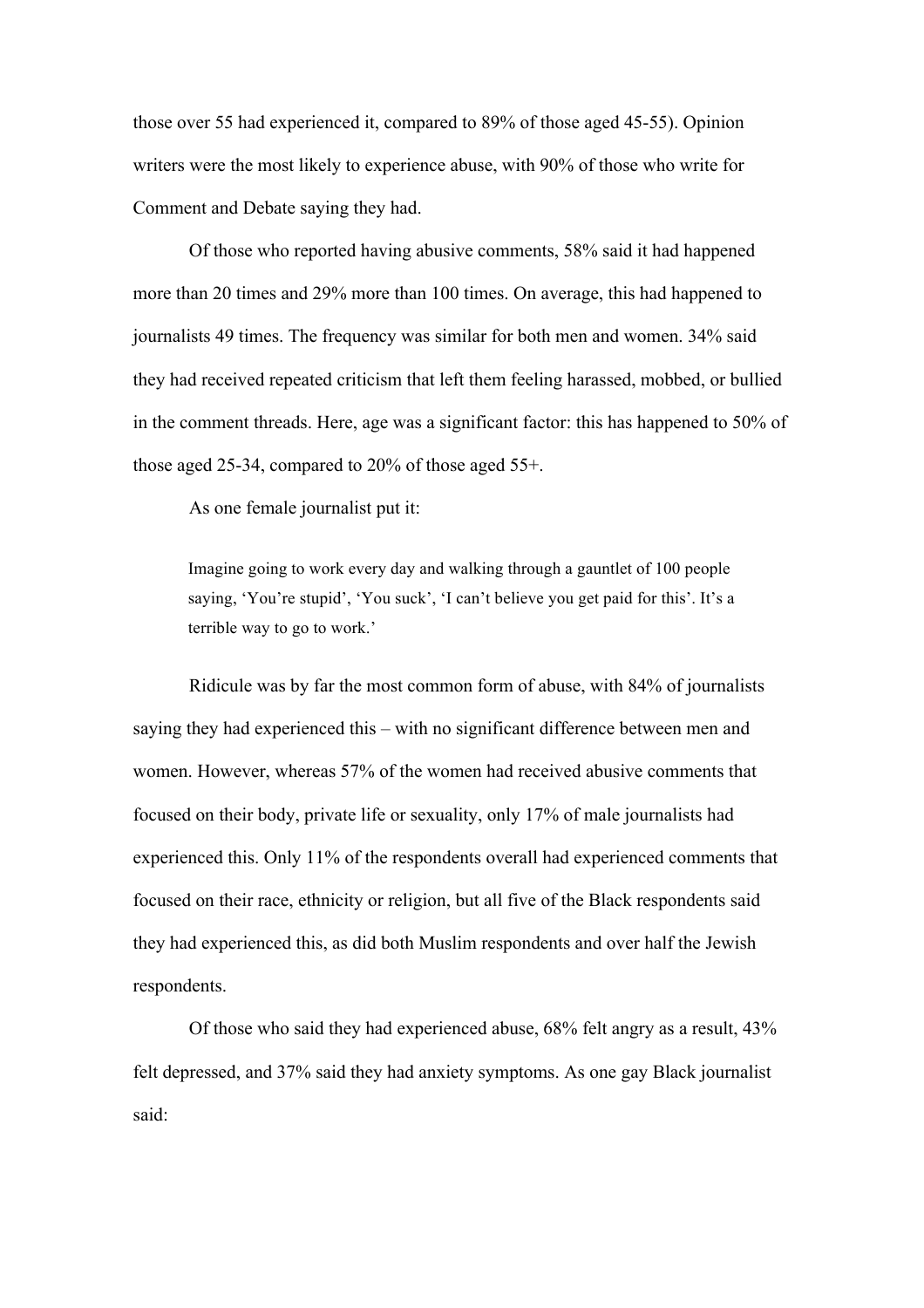Even if I tell myself that somebody calling me a nigger or a faggot doesn't mean anything […] it has an emotional effect, it takes a physical toll.

The experience had led to behavioural change: 53% had stopped reading comments, 33% said they stayed away from public debate, and 14% had seriously considered leaving journalism. Reader abuse was also seen as having a chilling effect on journalism itself – a quarter had subdued or changed angles in stories, and 20% had refused assignments as a result of abuse. Only 27% said reader abuse hadn't affected their journalism in any way.

Overall, the picture that emerged from this comprehensive survey of the newsroom was far from the idealised vision of a mutually beneficial conversation between journalists and their readers: most journalists were affected, and young, female and BAME journalists were affected disproportionately.

## *The "below the line" response to the preliminary findings*

2458 comments were left in the thread below the preliminary findings. 130 of these had been left by moderators or other Guardian staff, and were not included in the sentiment analysis. Half the comments (1,235, or 50.24%) left below the published research results were coded as negative; 294 (11.96%) were positive; 799 (32.51%) were neutral.

212 (17.17%) of the negative comments criticised the research methodology<sup>xvi</sup>, mainly on one of two grounds: either claiming that the research had failed to take moderator bias into account (this is discussed below), or that it had failed to consider the quality of the articles (for example, they said that articles by women may be more "worthy of complaint"). The study did not control for article quality, but assumed that, taken as a whole, articles written by women are not of poorer quality or otherwise more "deserving" of abusive or dismissive responses than articles written by men. In the author's view, this "methodological" criticism is an implicit form of victim-blaming.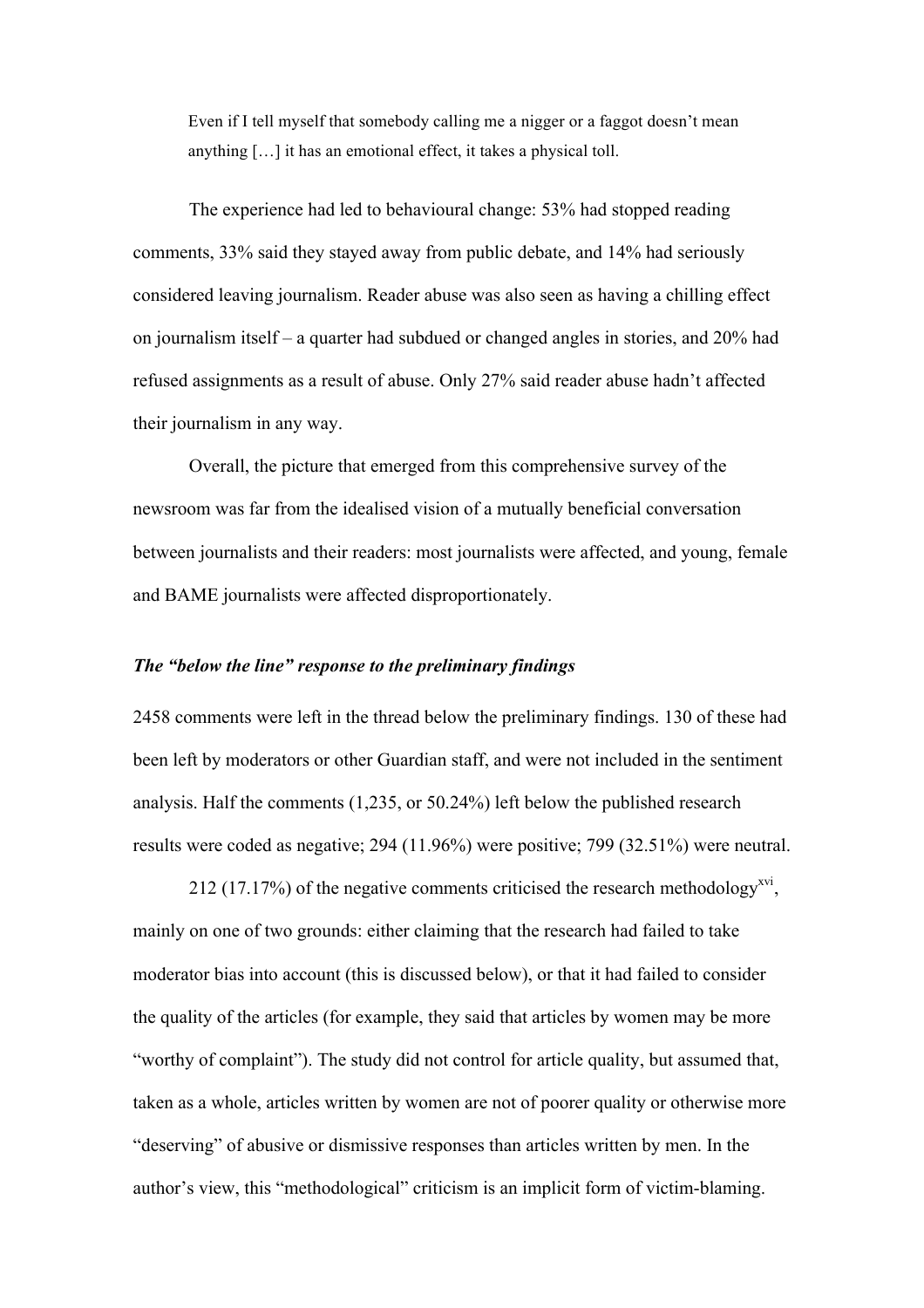A further 277 (22.43%) of the negative comments were overtly victim-blaming. Some asserted that female and/or black journalists in general were more likely to write poor quality or controversial articles – for example, "I would hardly say that all woman writers write daft things. But a lot of them do", or "Male author: Neutral / economic / sport / war / politics (general) articles; Female author: More click-bait / anti-male articles / feminist articles". Others blamed individuals for the abuse they received – for example, "Thrasher<sup>xvii</sup> gets negative feedback because he racebaits, not because he's black". These commenters failed to engage with the finding that the gender disparity was not confined to a few individuals, but was seen across the entire corpus, or that articles written by women got more blocked comments regardless of the subject they were writing about, and that this proportion *increases* when they write on subjects traditionally regarded as "male".

418 (33.85%) of the negative comments to the preliminary research findings attacked the moderators. Many suggested there was a "politically correct" bias which made reasonable comments liable to "censorship". For example: "[…] on race and gender articles […] certain ideas and even facts are deemed taboo."

I was unable to control for moderator bias in this study. However, it is unlikely to explain the overall findings, given the volume of comments, the consistency of the data, the training of the moderators, and the fact that most blocked comments came to the moderators' attention because readers had flagged them.

Some commenters argued that all moderation was a de facto attack on free speech, and what the Guardian sees as self-evident – that commenters should abide by the community standards – was far from being universally accepted. This points to a fundamental breakdown between the assumptions of the Guardian and a significant cohort of its commenters, and will complicate any attempt to manage comments.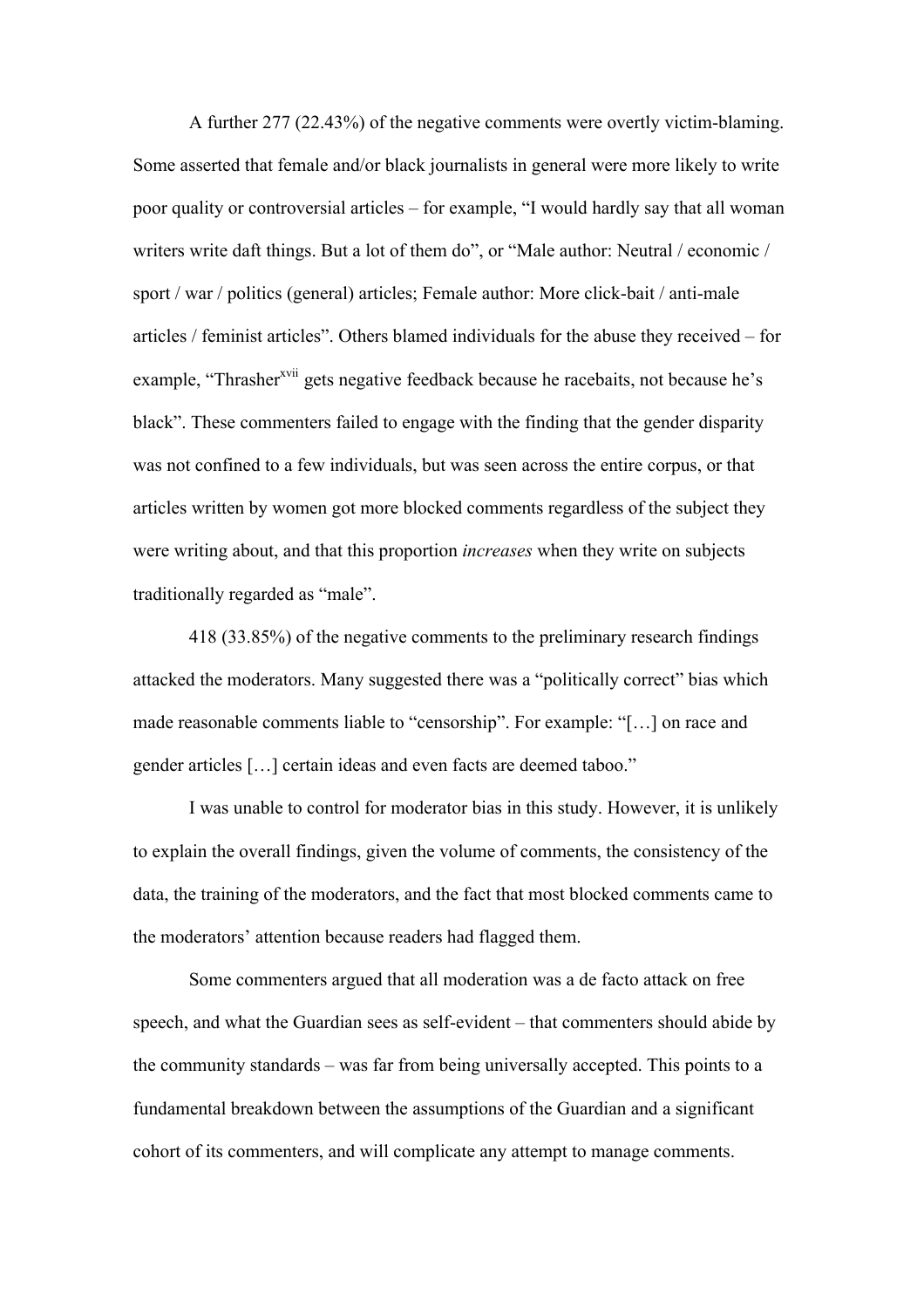This lack of shared assumptions is also evident in the 193 (15.63%) of the negative comments that criticised the Guardian's editorial stance more generally, such as this:

Seriously, we all know what sort of Internet the Guardian wants. One where a feminist writer can write what she wants with no critical feedback unless it's in the affirmative, one where a black writer can play the race card with no negative feedback and one where even a slight inoffensive joke about the LGBT community is considered hate speech. […].

Most commenters on the Guardian are men<sup>xviii</sup>, but the gender of individual commenters is not known. However, many of the negative comments were gendered male – that is, "they present themselves as conventionally masculine" in socially constructed ways (Phillips, 2015:42). Well-known tropes of men's rights activism (MRA) were evident – for example, that male freedom of speech is being curtailed, and inconvenient facts suppressed, by feminists – and many comments positioned the commenter as one of an "us" pitted against a feminist/black/LGBT "them". In this way, many of the negative comments simultaneously "do and deny sexism", in the same way (and often using the same arguments) as Benton-Greig et al (2017) found in their study of responses to a feminist campaign in New Zealand. And in these Guardian comments, some commenters do and deny racism too.

However, it is important to note that some commenters' hostility towards the Guardian's editorial stance was not gendered or racialized, but was expressed in class or anti-elitist terms. Some examples include:

MPs' and columnists' vilifications of the powerless are reported without question, it is the powerless' vilification of MPs and columnists which is subject to questioning ….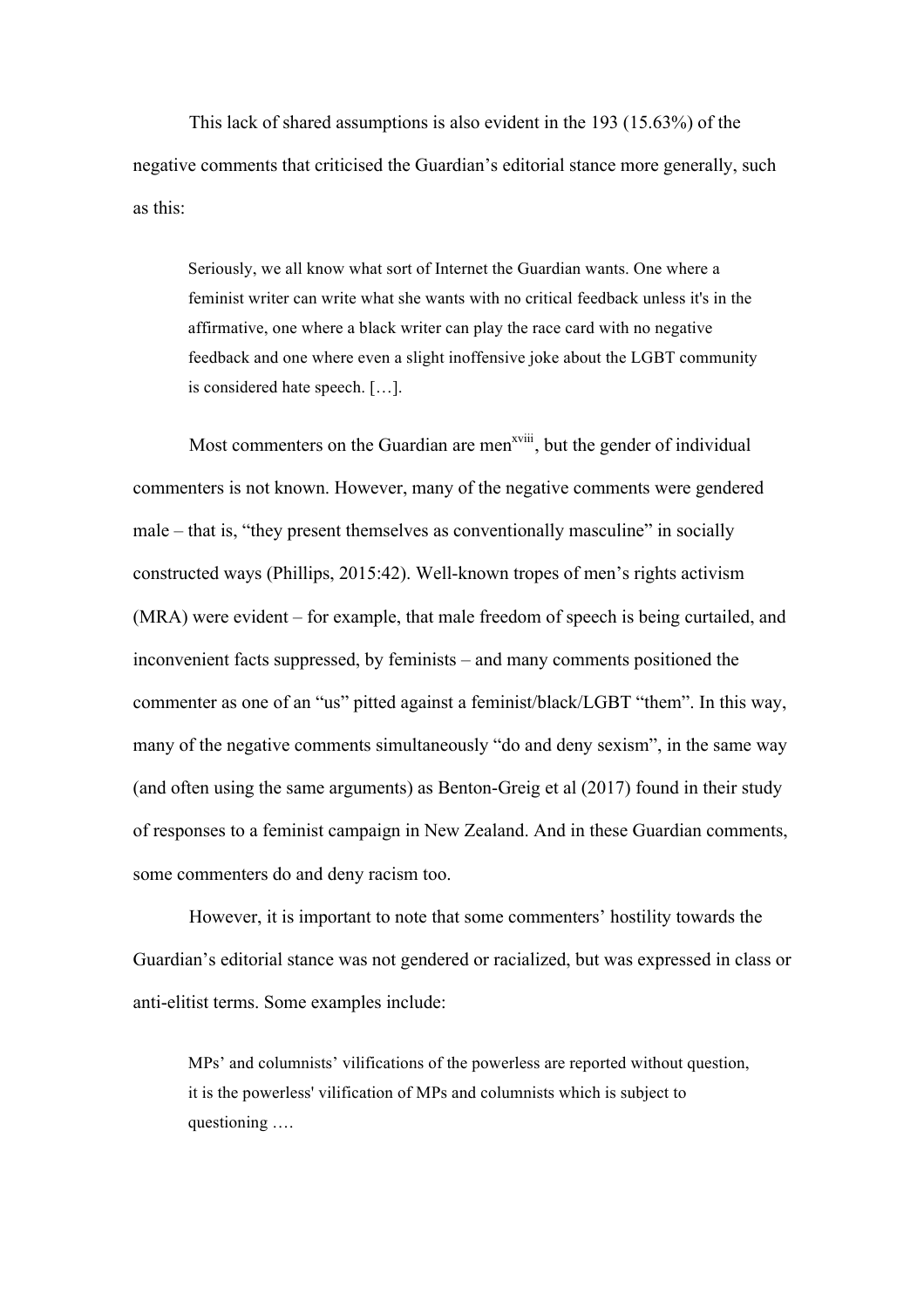The Guardian despises ordinary people […] and wants to erase them from the debate. They want to sanitise and civilise until only approved opinions by Londonbased middle-ranking professionals with impeccable manners remain.

[...] maybe you'd be better off asking why it is that the comments are so displeasing […] Maybe the fact that many Guardian journalists are now utterly out of alignment with a great many of their own readership has something to do with it.

In her exploration of the relationship of interactivity to the organisation of social power, Kylie Jarrett (2008) argues that, far from being a genuinely democratising experience, "[t]he interactive user … encounters their own absence of agency and freedom in the free expression … offered to them within Web 2.0 sites". However, despite this consolidation of pre-existing power relations, there may be moments "when the control of capital and of elites has slipped" (Phillips, 2018, forthcoming). This is perhaps what is on display here. What the Guardian regarded as "abuse" below the line was seen by some commenters as a response to the elitism of individual journalists or of the Guardian as institution. And whereas the Guardian saw the comment threads as open to those who want to participate on their terms, some commenters saw them as a "public space", which the Guardian has no right to "police" – a perception which the Guardian arguably fostered by launching the comment space as a democratic forum that would "mutualise" journalism.

What is striking, however, is how often this feeling of powerlessness in relation to media elitism was expressed in anti-feminist and/or racist terms, or as a disavowal of the existence of sexism and racism. For some, it is as if it is black and female journalists who wield media power, and white men who are cowed, despite all the evidence to the contrary.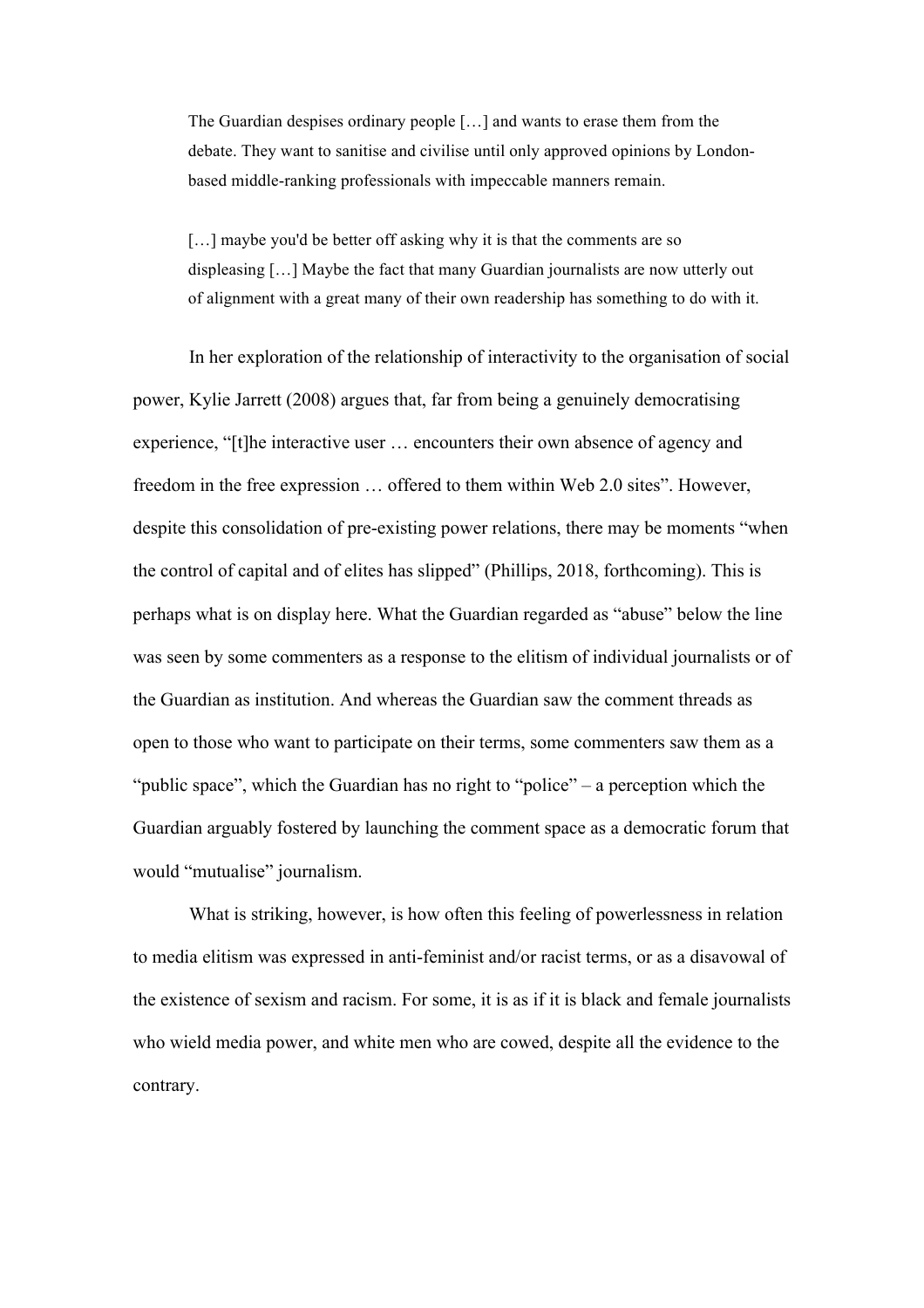### **Conclusion**

By analysing block rates in 70m comments left below Guardian articles, using blocked comments as a proxy for abusive or dismissive comments, this study extends previous scholarship by providing quantitative evidence, which was not reliant on self-reporting, to support what journalists had long complained of: that articles written by women and people of colour attract a disproportionate amount of abusive and dismissive comments, regardless of what they were writing about.

The Guardian is typical of UK and US media in publishing fewer articles by women than men. In this research, there was evidence that the more male-dominated the section, the more blocked comments the articles by women got. This suggests that the lack of diversity within the media impacts on the quality of online conversations. The results of the survey show that the abusive comments female journalists receive are more personal in nature, and that women are more likely to change their behaviour as a result of them. Thus both employment practices and hostile comments combine to keep women's voices out of the media. This silencing of women's voices is repeated throughout public life, and this research supports the view that it may be both a cause and an effect of an environment in which abuse flourishes (Beard, 2017).

Guardian commenters, the subject of this research, responded to it in ways that exposed a seam of hostility not only to individual journalists, moderators and the Guardian as a whole, but to the "liberal, metropolitan, media class" in general. Sometimes, though by no means always, this anti-elitist hostility was expressed in sexist and racist terms – as if it was female and black journalists who wielded media power, and white men who were left powerless.

It would be easy to dismiss this anti-elitist strand of hostility given the current focus on sexism and racism. However, as well as being majority male and white,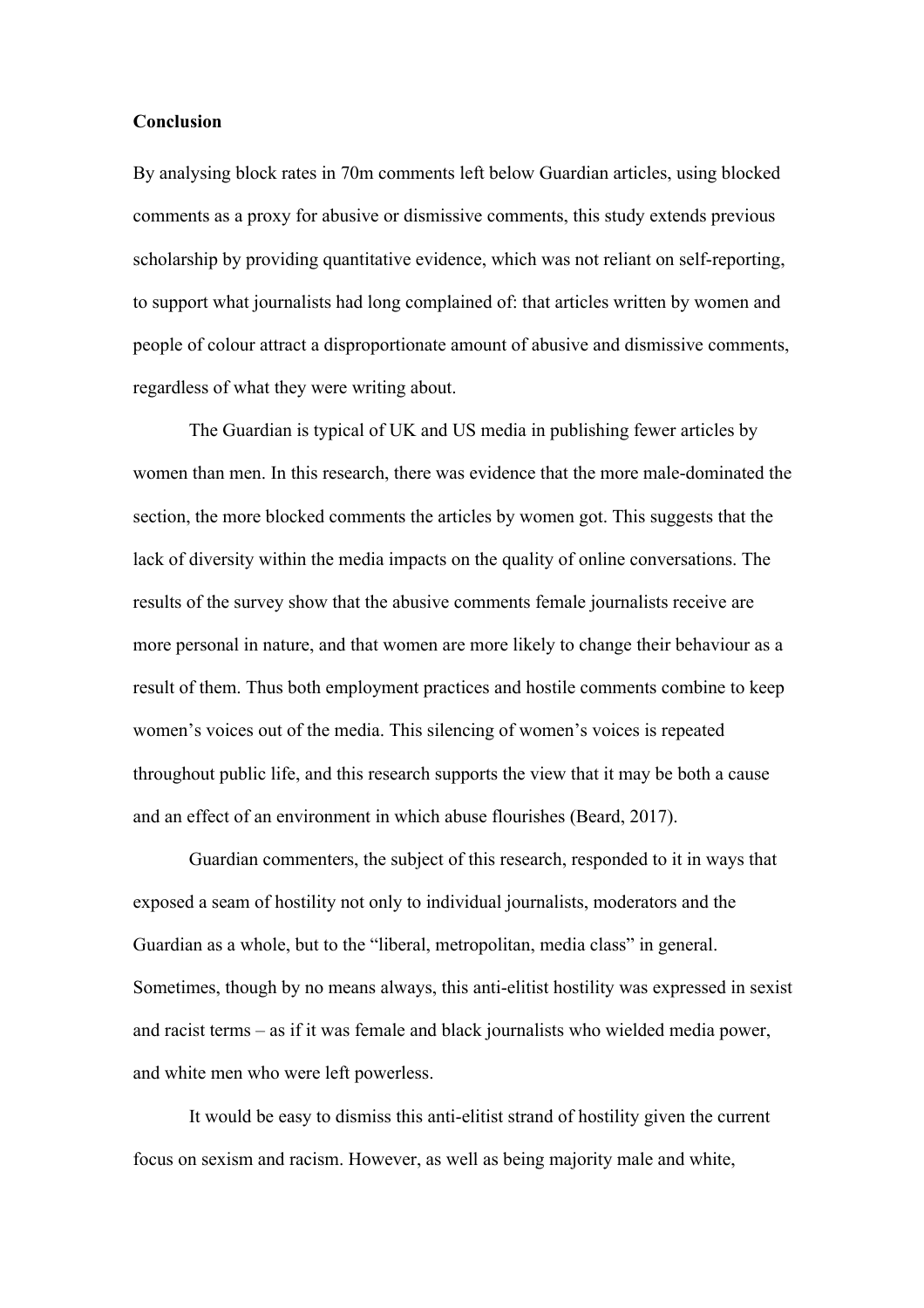Guardian journalists are also predominately from privileged class backgrounds, and this too is typical of the wider industry: according to the British government's 2012 report on social mobility, journalism is more "dominated by a social elite" than politics, law, or any other profession. Because of this, and because comments do challenge journalists' hegemonic perspectives (Milioni et al, 2012; Craft et al, 2015; Semmler & Semmler, 2016), this form of hostility should be of interest to anyone concerned with fostering wider participation in the media, and is an area that deserves further study.

It also complicates the idea of the Internet as democratising – old inequalities and hostilities do not disappear in this new digital space. Women and people of colour face the same sexism and racism here as they do in the physical world, with the same consequences. And arguably, class inequalities remain too: comments are left in their millions, a proportion of which challenge journalistic hegemony and media power – but is anyone listening to what they say?

Since the publication of the preliminary research on the Guardian's site, the organisation has made a number of changes. Overall, the main thrust of the institutional response has been on how, through more effective governance and the creation of new technological tools, abuse can be more efficiently prevented or blocked. Fewer articles are now opened to comments, and the moderation team has been strengthened; moderators have been given new tools, including a machine learning tool which flags potentially abusive comments; the Guardian is also exploring how to best authenticate commenters' online identities, and prevent banned users from returning.

Action has also been taken to make moderation decisions as consistent and transparent as possible; moderators now select a reason for blocking a comment from a drop-down menu, and their decisions are spot-checked. There are plans to email this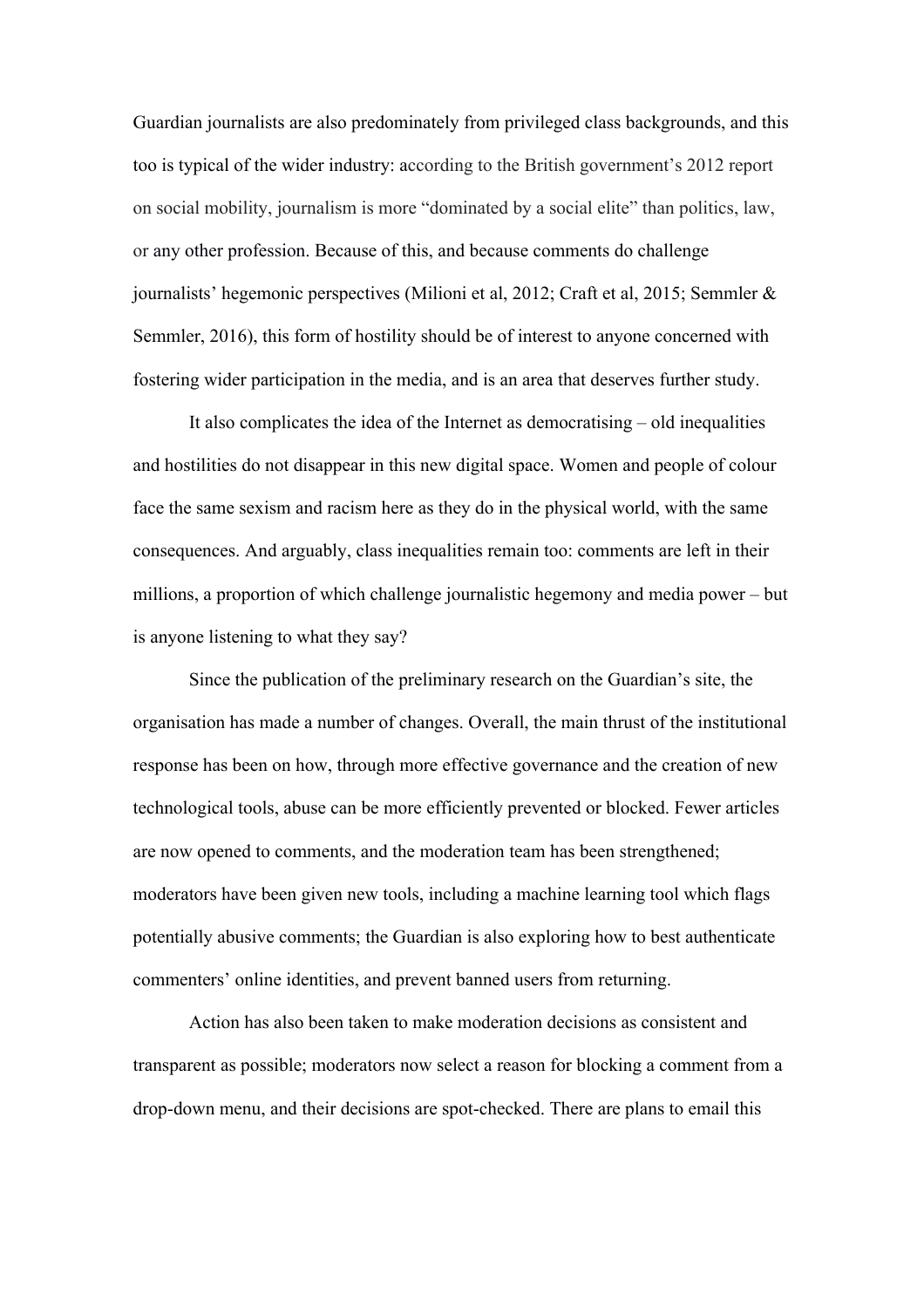reason to commenters if their comment is blocked in order to increase awareness of the rules governing the space.

In addition, staff have been given written guidance on digital safety, and steps are being taken to introduce stronger institutional support for those who do experience abuse online.

All this to be commended, but some real challenges remain. First, the tension between the editorial and commercial motives for inviting reader participation persists: if comments are to have editorial value, journalists need to be able to surface the useful comments and enter into genuine dialogue with readers; but if they are to have commercial value, comments need to be high in volume, making this impossible. In a crowded comment space, individuals have to shout to be heard, or even to exist as online subjects (Shepherd, 2015). In this way, high volume threads encourage antagonistic behaviour. The desire to "monetise" comments may be incompatable with both the desire to deal with online hatred and misogyny, and the desire to democratise journalism.

Moderation is not endlessly scaleable, and although technologies (better filters, machine learning tools and so on) will be an important part of the solution, they will not be enough. What is needed is a change of culture. If comment threads are to be diverse and inclusive, media organisations need to create small, curated comment spaces where journalists can genuinely engage with what is said, even when it is critical  $x$ <sup>xix</sup>; they will also need to develop anti-racist and feminist strategies to counter racist and sexist speech, and offer stronger institutional support to journalists and others who do experience this.

Secondly, this research indicates that the hostility to women and people of colour below the line mirrors a historical institutional hostility to women and people of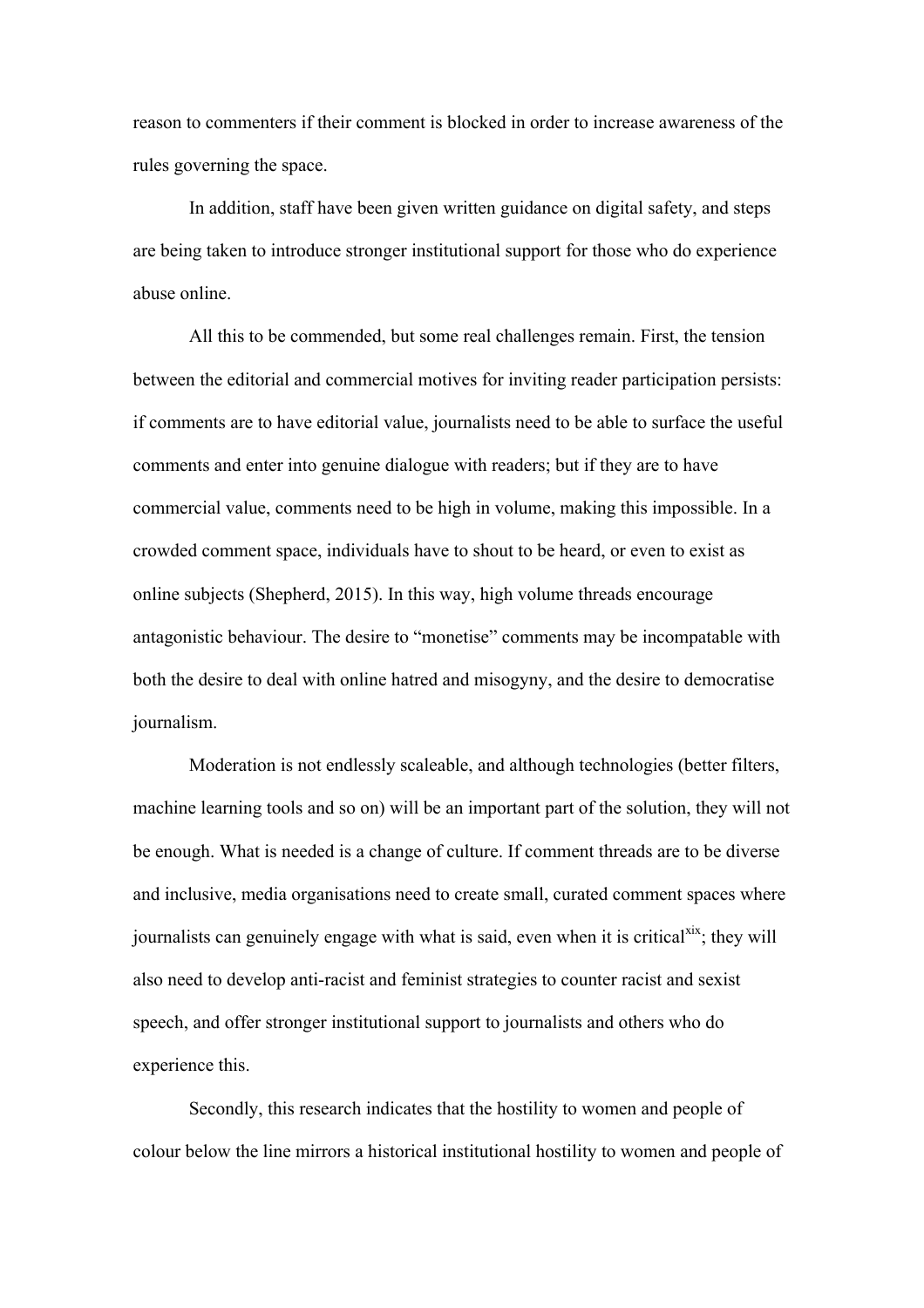colour "above the line" – the discriminatory hiring and commissioning practices over many decades that have left them struggling to get published at all. It is encouraging that the new editor-in-chief has stated her commitment to publishing journalists from more diverse backgrounds<sup>xx</sup>. We must not let the very real problem of online abuse divert attention away from other more systemic forms of sexism, racism and class discrimination, which this research suggests may be the soil in which that abuse grows.

#### Acknowledgments

 $\overline{a}$ 

The analysis of the comment data would have been impossible without the collaboration of the Guardian's then Head of Data Science, Mahana Mansfield. I would also like to thank Katharine Viner, who initiated and supported this project, and gave me access to the data, Helena Bengtsson, who helped design the analysis, Chay Woodford, who checked the results and created the graphs, Meghan McCarthy, who helped design the staff survey, and to all the Guardian staff who gave generously of their time. Annie Kelly coded the readers' comments. Thanks also to Angela Phillips, Des Freedman, Mirca Madianou and Lisa Blackman, for their advice and support, and to my reviewers for their invaluable feedback.

<sup>i</sup> 'Below the line' refers to the comment thread; articles are sometimes referred to as being 'Above the line'.

<sup>iii</sup> The US National Violence Against Women Survey estimated that 60% of "cyberstalking victims" were women; Working to Halt Online Abuse found that 72.5% of the 3,000 reports of "cyber harassment" were from females; The Pew Research Center's 2014 report found that women were more likely to experience sexual harassment and stalking (all cited in Citron, 2014)

ii https://www.theguardian.com/media/2016/jul/12/how-technology-disrupted-the-truth

<sup>&</sup>lt;sup>iv</sup> https://www.theguardian.com/community-standards (accessed 5 December 2017)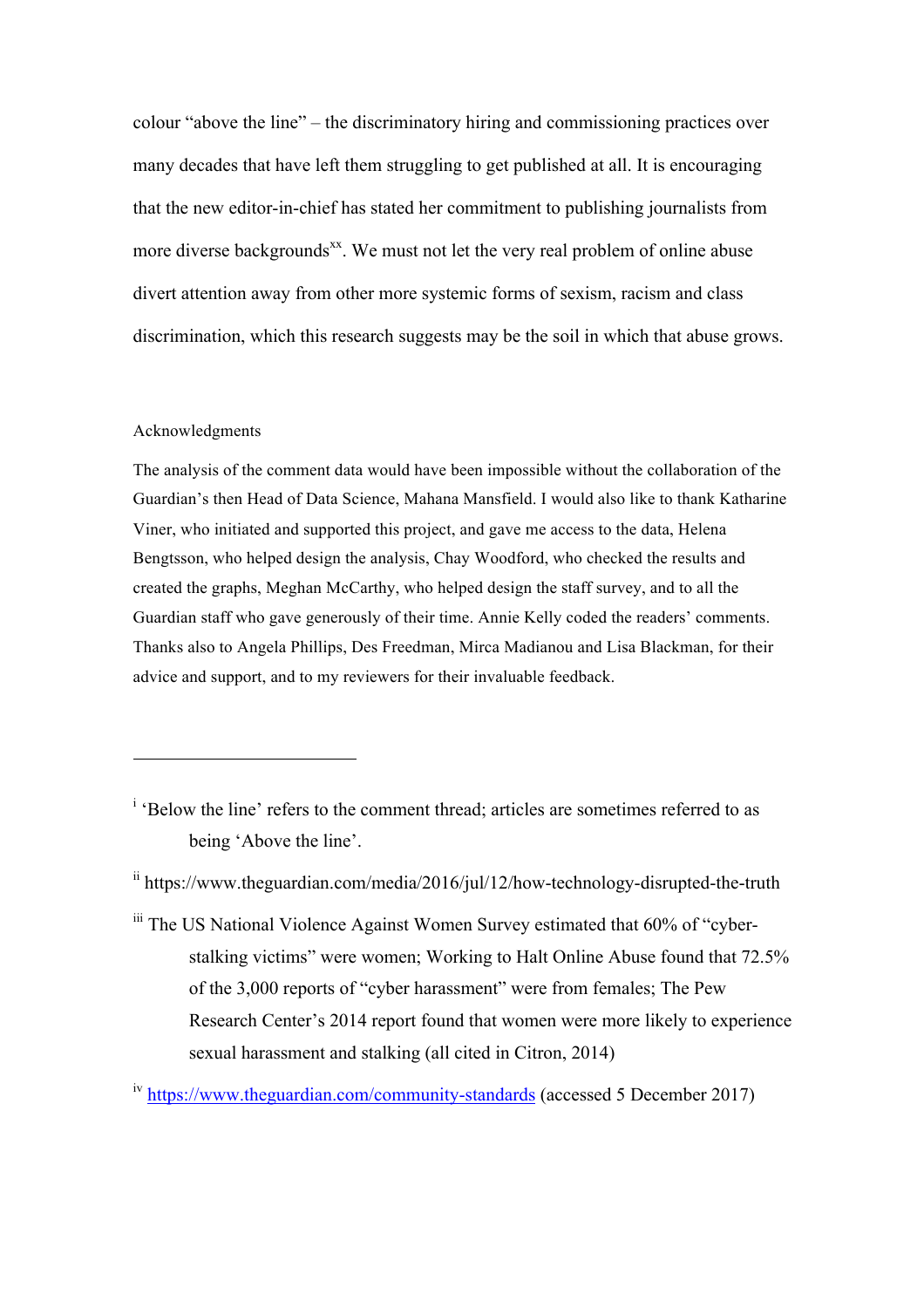- $\sigma$ <sup>v</sup> The data for 2016 was not for a full year, so the findings given here are for the years 2006-2015, unless otherwise stated. Only comments made on the Guardian's website are included, not those left on Facebook or other social platforms.
- <sup>vi</sup> This classification was done using genderize.io, which predicts gender based on first names. This is the best currently available approach (Wais, K, 2016). The 746 names that could not be classified using this method were classified manually by the author, using the individual's Guardian profile, or google search.
- vii In a tiny minority of cases moderators either "watchlisted" (actively monitored) or pre-moderated a thread (if, for example, the author was seen as vulnerable).

viii Several Guardian journalists were subject to such abuse on social media.

<sup>ix</sup> Sent in February 2016.

 $\overline{a}$ 

 $x$ <sup>x</sup> Three people did not record their gender.

- $x_i$ <sup>xi</sup> 41.5% of these were regular Guardian readers, ie they had visited the site at least eight times with a gap of no more than a week; 68% were from the UK or US.
- xii The Women's Media Center releases an annual report on the status of women in the US media: in 2017, they found that 62% of bylines across all media are male, while only 38% are female<sup>xii</sup>. A 2011 Women in Journalism survey of bylines in five national papers recorded a 78:22 split in favour of men<sup>xii</sup>.
- xiii Before 2007, ad hoc moderation would have been carried out by desk editors and the community team.
- xiv A "regular" writer is defined as someone who has written more than 100 times for Comment is free. Comment is free was the Guardian's online opinion section.
- <sup>xv</sup> It is possible that this is because Life  $\&$  Style is a large and rather broad section, including a lot of disparate "light" subjects such as Family, Food and Drink, Health and Fitness etc.
- <sup>xvi</sup> There were also a number of criticisms of the methodology which were expressed in a polite or neutral tone (eg as a straightforward question) or which were valid: these were labelled neutral, not hostile.

xvii Stephen Thrasher, a US-based, gay African American columnist.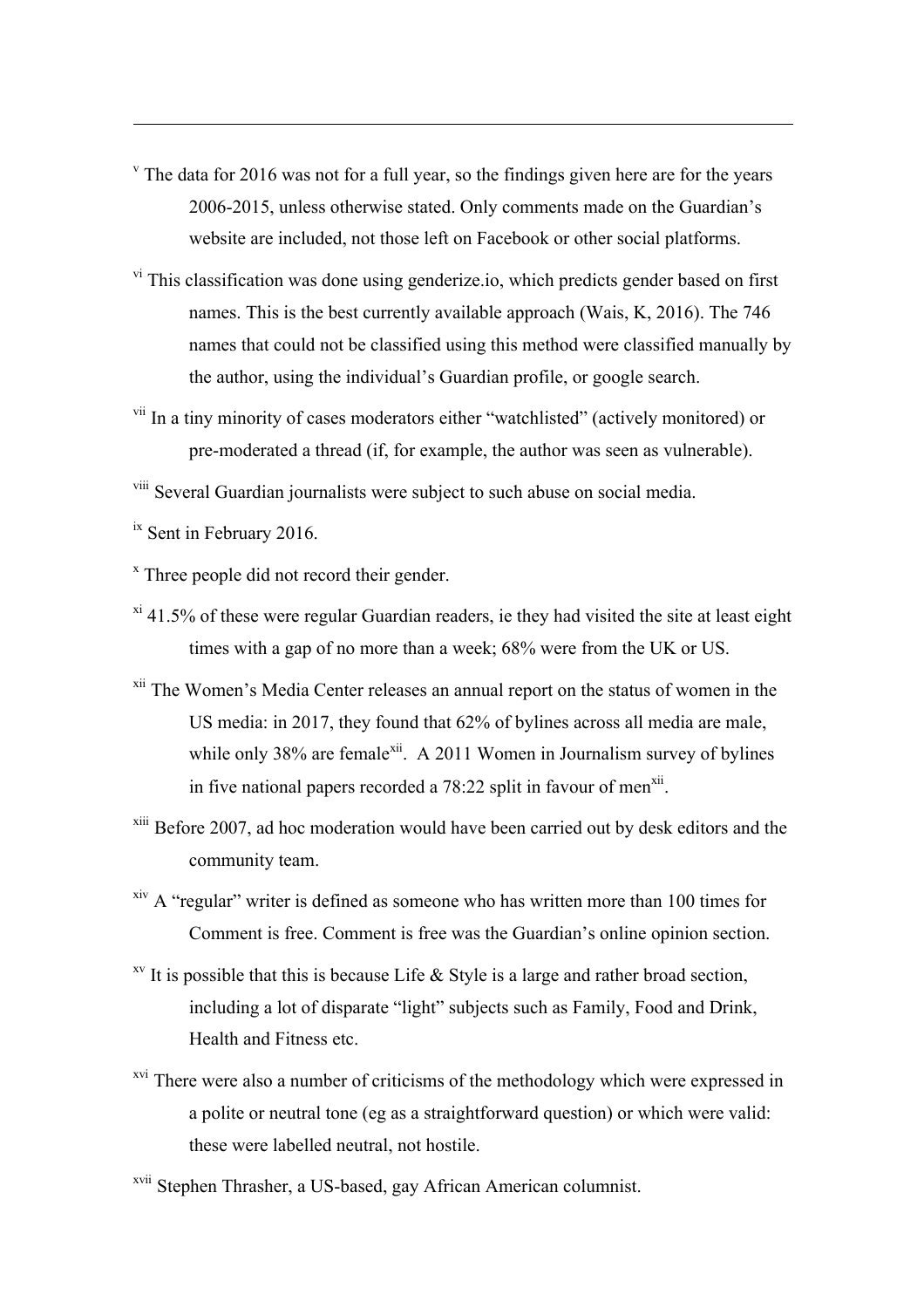- xviii Internal research in 2016 found that 69% of those who have posted comments are male, compared to 31% who are female, a commenter profile in line with that of other news sites (see Pierson, 2015; Martin 2015).
- $x$ <sup>xix</sup> For clarity, I do not mean that journalists should engage with abusive speech, which can cause real harm.
- xx See her article, "A Mission for Journalism in a time of crisis" (The Guardian, 16 November 2017) https://www.theguardian.com/news/2017/nov/16/a-missionfor-journalism-in-a-time-of-crisis.

# **References**

- Adams, T.E., Holman Jones, S., Ellis, C. (2015) *Autoethnography:Understanding qualitative research*. New York, NY: Oxford University Press.
- Anderson, A. A., Brossard, D., Scheufele, D. A., Xenos, M. A. and Ladwig, P. 2014. The "Nasty Effect:" Online Incivility and Risk Perceptions of Emerging Technologies. J Comput-Mediat Comm, 19: 373–387.
- Beard, Mary. 2017. "Women in Power". *London Review of Books*: 39 (6). Retrieved at: https://www.lrb.co.uk/v39/n06/mary-beard/women-in-power
- Benton-Greig, P., Gamage, D., & Gavey, N. 2017. Doing and denying sexism: online responses to a New Zealand feminist campaign against sexist advertising, Feminist Media Studies, DOI: 10.1080/14680777.2017.1367703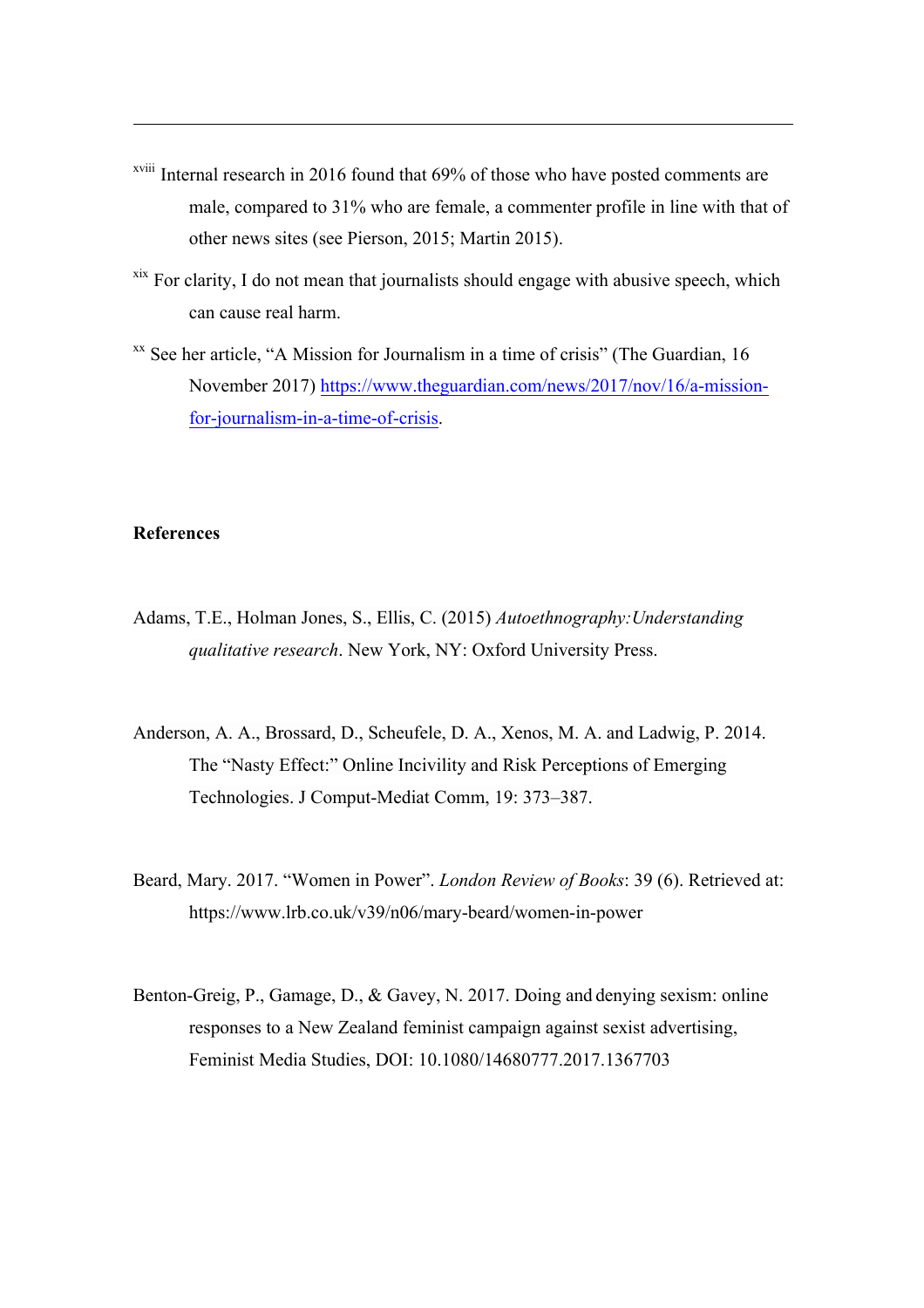Bergström, Annika, and Ingela Wadbring. 2015. "Beneficial yet crappy: Journalists and audiences on obstacles and opportunities in reader comments". European Journal of Communication 30 (2): 137-51.

- Bruns, A. (2007). Produsage: Towards a Broader Framework for User-led Content Creation. In Proceedings of the 6th ACM SIGCHI Conference on Creativity & Cognition. New York: ACM.
- Bungawala, Inayat and Huma Qureshi, Simon Woolley, Nadiya Takolia, Bim Adewunmi. 2012. "Online racist abuse: we've all suffered it too." https://www.theguardian.com/commentisfree/2012/jul/11/online-racist-abusewriters-face (accessed 11 June 2017)
- Cheng, J., Danescu-Niculescu-Mizil, C., & Leskovec, J. (2015, April). Antisocial Behavior in Online Discussion Communities. In *ICWSM* (pp. 61-70)
- Citron, D.K. 2014. *Hate Crimes in Cyberspace*. Cambridge MA: Harvard University Press.
- Coe, K., Kenski, K. and Rains, S. A. (2014), Online and Uncivil? Patterns and Determinants of Incivility in Newspaper Website Comments. J Commun, 64(4): 658–679
- Stephanie Craft, Tim P Vos, J David Wolfgang (2015) "Readers comments as press criticism: Implications for the journalistic field". (2015) Journalism, 1-17
- Curran, J., Fenton, N., & Freedman, D. (2012). *Misunderstanding the Internet*. London: Routledge.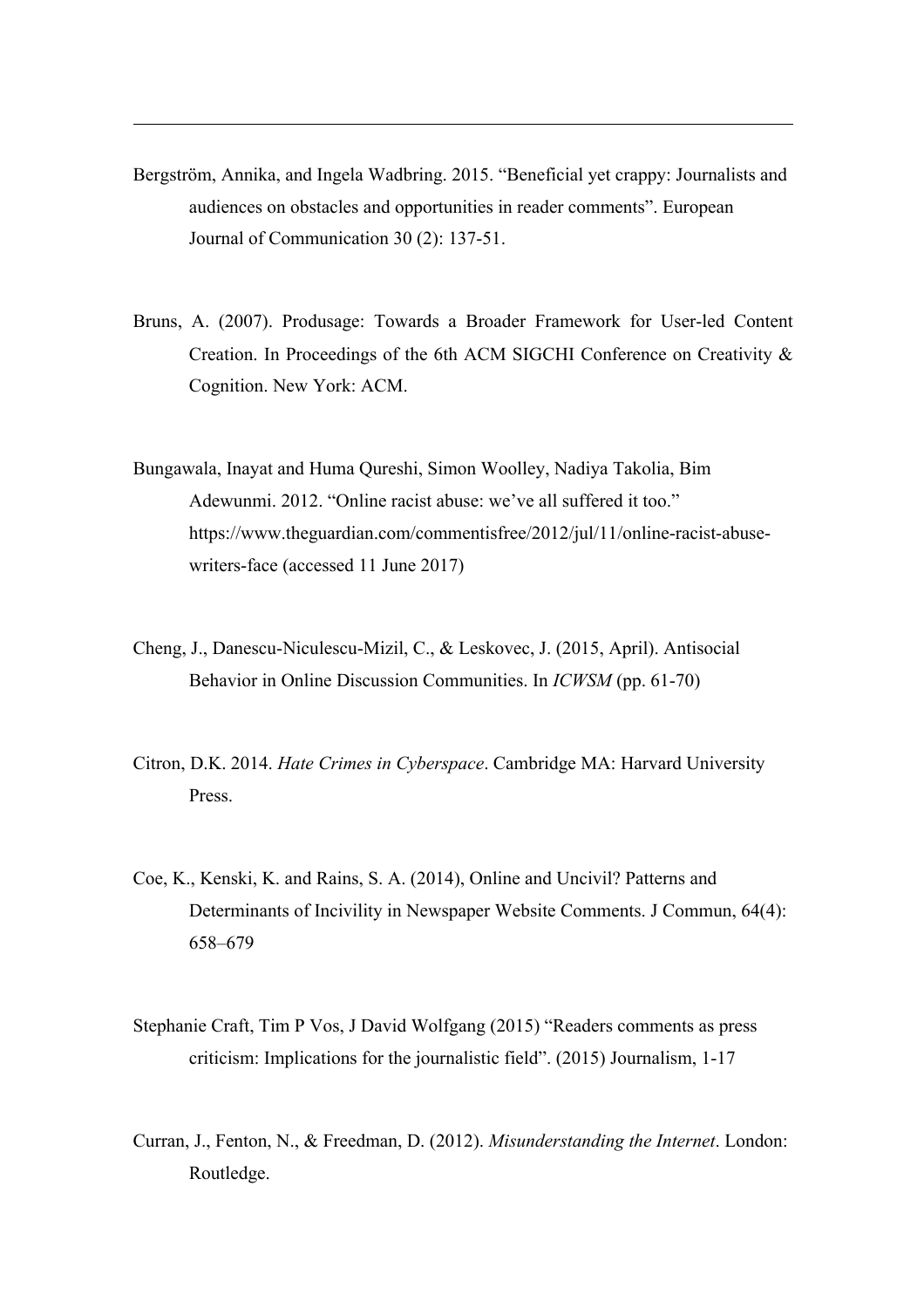Elliott, Cath. 2007. Speaking truth to power. *Guardian* https://www.theguardian.com/commentisfree/2007/nov/28/speakingtruthtopowe r (accessed 2 June 2017)

 $\overline{a}$ 

Fraser, N. (1992) 'Rethinking the Public Sphere: a Contribution to the Critique of Actually Existing Democracy', in C. Calhoun (ed.) Habermas and the Public Sphere, pp. 109–42. Cambridge, MA: MIT Press

Gardiner, Becky, and Mahana Mansfield, Ian Anderson, Josh Holder, Daan Louter and Monica Ulmanu. 2016. "The dark side of Guardian comments." *Guardian*. https://www.theguardian.com/technology/2016/apr/12/the-dark-side-ofguardian-comments (accessed 11 June 2017)

- Henry, Georgina (2006) "Welcome to Comment is Free". *Guardian*. https://www.theguardian.com/commentisfree/2006/mar/14/welcometocommenti sfree (accessed 2 June 2017)
- Gillmor, Dan. 2004. *We the Media, Grassroots Journalism by the People, for the People.* Sepastopol, CA: O'Reilly Media
- Graham, Todd and Scott Wright . 2015. "A Tale of Two Stories from 'Below the Line': Comment Fields at the Guardian". The International Journal of Press/Politics 20 (3): 317-338.
- Hasan, Mehdi. 2012. "We mustn't allow Muslims in public life to be silenced." *Guardian*. https://www.theguardian.com/commentisfree/2012/jul/08/muslimspublic-life-abuse?commentpage=all#start-of-comments (accessed 11 June 2017)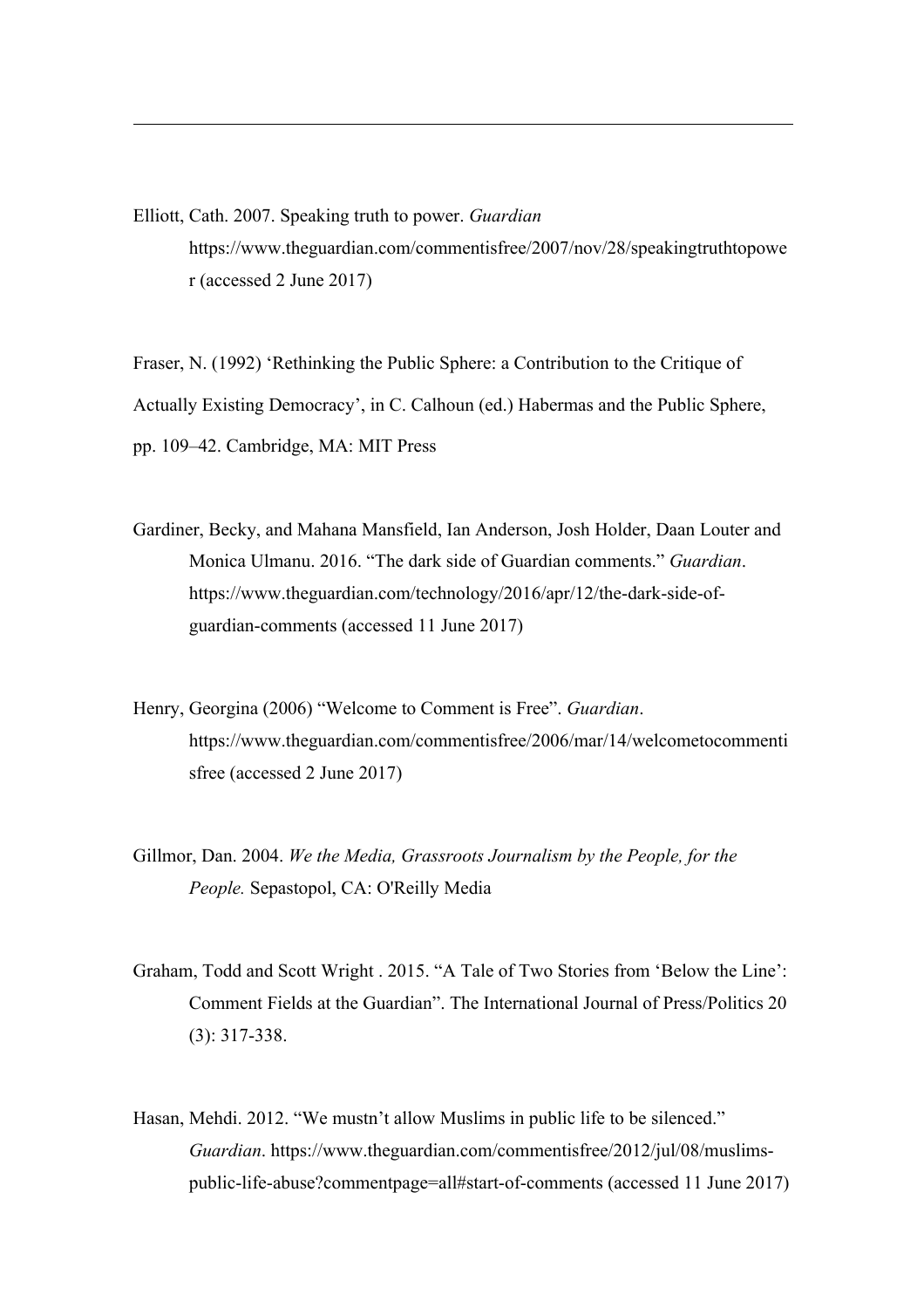Hermida, Alfred and Neil Thurman. 2008. "A Clash of Cultures: The Integration of User-Generated Content within Professional Journalistic Frameworks at British Newspaper Websites." Journalism Practice 2 (3):343-56.

- Jane, E. A. (2014) "Your a Ugly, Whorish, Slut", Feminist Media Studies, 14:4, 531- 546
- Jarrett, K (2008) Interactivity is Evil! A critical investigation of Web 2.0. *First Monday, 13 (3).* Retrieved from http://firstmonday.org/article/view/2140/1947
- Jarvis, Jeff. 2006. "Networked Journalism". *BuzzMachine* http://buzzmachine.com/2006/07/05/networked-journalism/ (accessed 2 June 2017)
- Jönsson, Anna Maria, and Henrik Örnebring. 2011. "User-Generated Content and the News: Empowerment of Citizens or Interactive Illusion?" Journalism Practice 5 (2): 127-44.
- Lewis, Helen. 2013. "You should have your tongue ripped out: the reality of sexist abuse online". *New Statesman* http://www.newstatesman.com/blogs/helen-lewishasteley/2011/11/comments-rape-abuse-women (accessed 2 June 2017)
- Mantilla, K. 2015. *Gendertrolling: How Misogyny Went Viral.* Santa Barbara, California: Praeger
- Martin, F. 2015. Getting my two cents worth in: Access, interaction, participation and social inclusion in online news commenting. #ISOJ Journal (5), 1.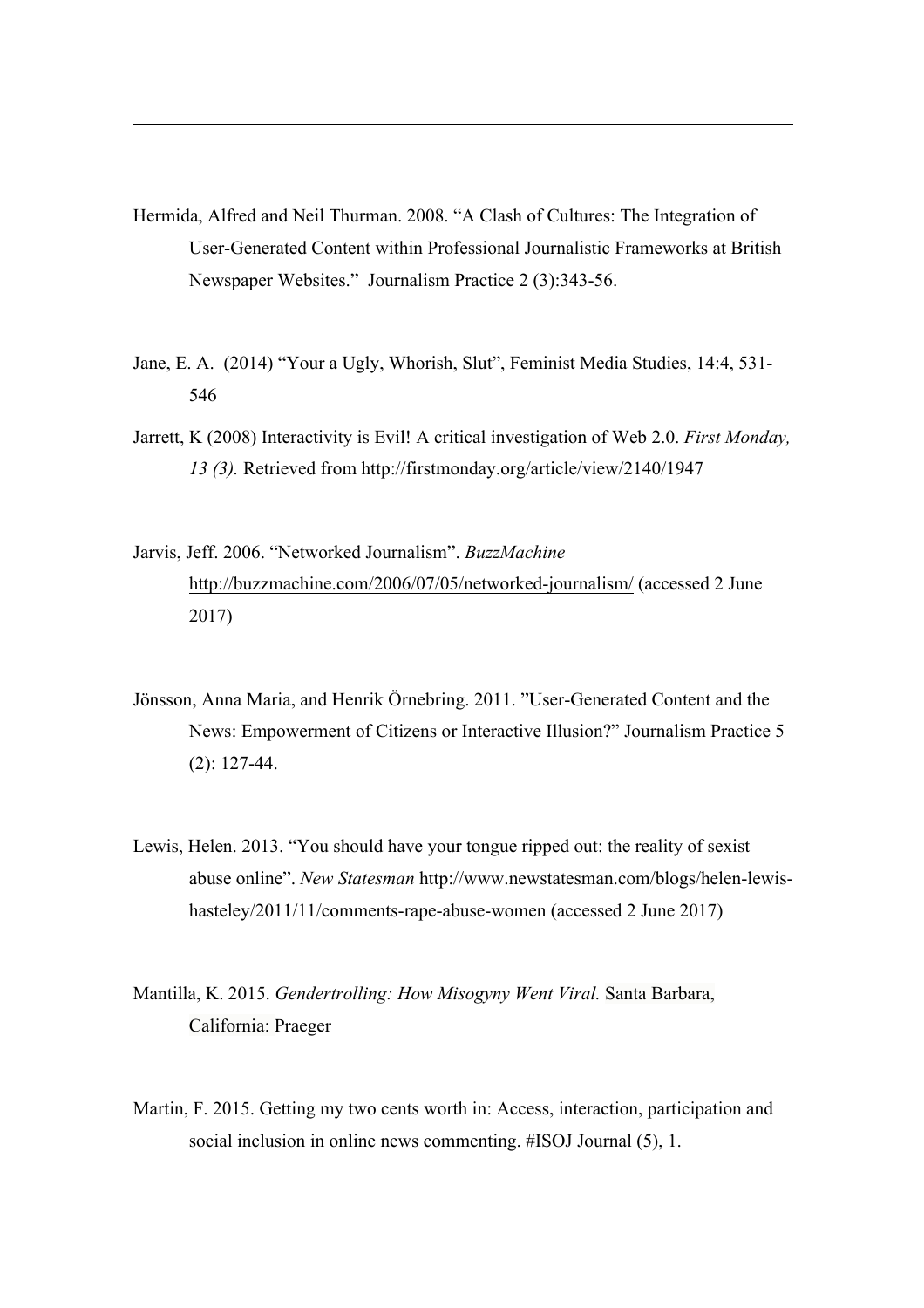McKay-Semmler, K., Semmler, S. 2016. "The Unfinished work of feminism: An analysis of online user generated comments responding to public opinion polls about gender equality." In *Gender and Work: exploring intersectionalisty, resistance, and identity,* eds Miglena Sternadori and Carrie Prentice, 111-126. Newcastle upon tyne. Cambridge Scholars Publishing.

- Milioni, D L, Vadratsikas, K & Papa, V. (2012). "Their two cents worth": exploring user agency in readers' comments in online news media. *Observatorio, 6*(3), 21- 47.
- Muddiman, A. and Stroud, N. J. (2017), News Values, Cognitive Biases, and Partisan Incivility in Comment Sections. Journal of Communication, 67(4), 586-609
- Papacharissi, Z. (2004). Democracy online: civility, politeness, and the democratic potential of online political discussion groups. New Media & Society, 6(2), 259– 283.
- Penny, L. 2011. "A Woman's opinion is the mini-skirt of the internet". Independent. http://www.independent.co.uk/voices/commentators/laurie-penny-a-womansopinion-is-the-mini-skirt-of-the-internet-6256946.html (accessed 2 June 2017)
- Phillips, Angela. 2018. The Technology of Journalism, in Vos, Tim P. ed, (2018) *Handbooks of Communication Science: Journalism*. De Gruyte (forthcoming)
- Phillips, W. 2015. This is Why We Can't Have Nice Things: Mapping the Relationship Between Online Trolling and Mainstream Culture. Cambridge, MA: MIT Press.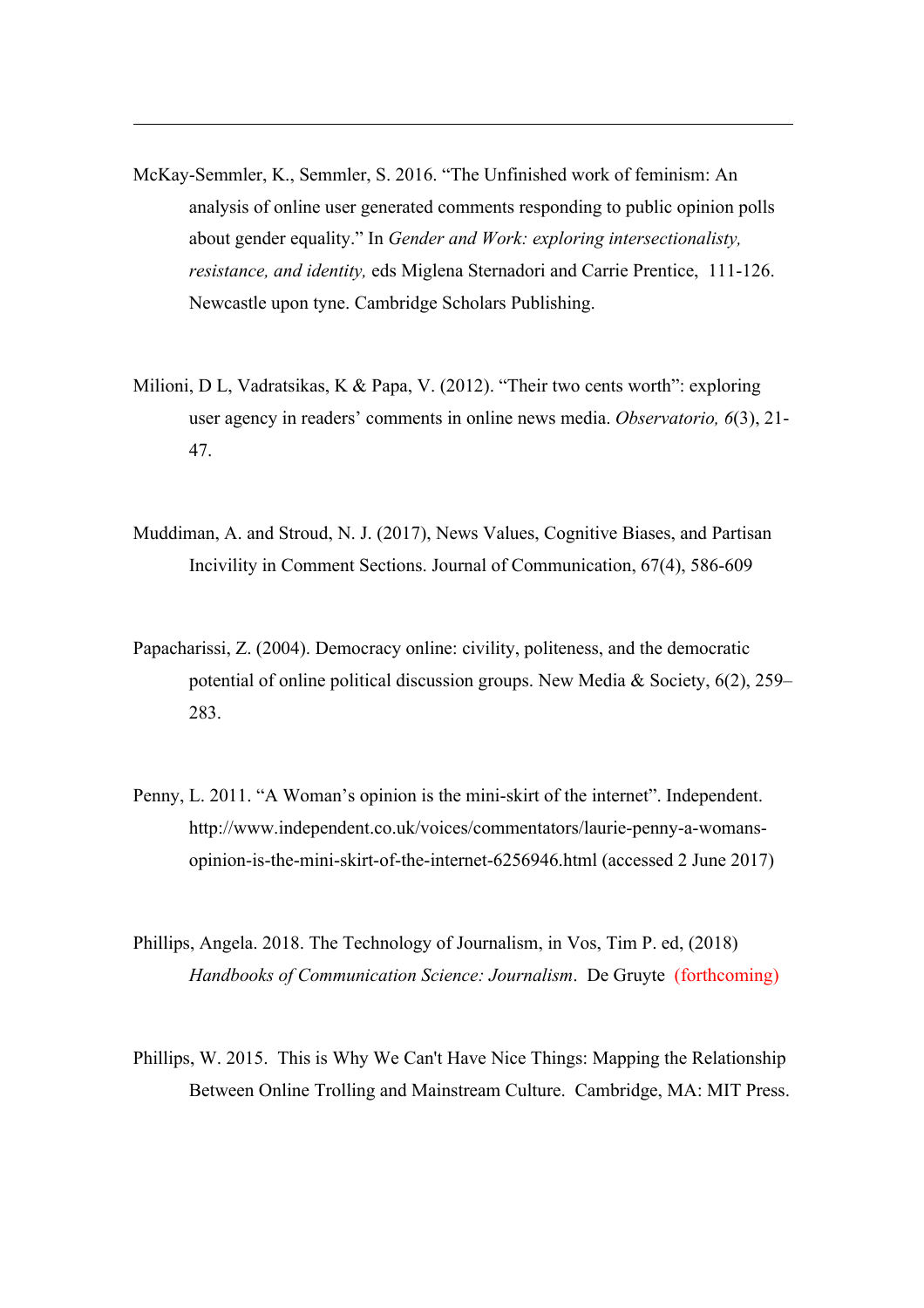Emma Pierson. 2015. Outnumbered but Well-Spoken: Female Commenters in the New York Times. In Proceedings of the 18th ACM Conference on Computer Supported Cooperative Work & Social Computing (CSCW).

- Reagle, J.M. 2015. *Reading the Comments: Likers, Haters, and Manipulators at the Bottom of the Web.* Cambridge, Mass: MIT Press
- Rosen, Jay. 2006. The People Formerly Known as the Audience. *PressThink*. http://archive.pressthink.org/2006/06/27/ppl\_frmr.html (accessed 2 June 2017)
- Ruiz, Carlos, David Domingo, Josep Lluı´s Mico´ , Javier Dı´az-Noci, Koldo Meso, and Pere Masip. 2011. "Public Sphere 2.0? the Democratic Qualities of Citizen Debates in Online Newspapers." International Journal of Press/Politics 16 (4): 463–487.
- Rusbridger, A (2010) "The Hugh Cudlipp Lecture: Does Journalism exist?" *Guardian* https://www.theguardian.com/media/2010/jan/25/cudlipp-lecture-alanrusbridger (accessed 2 June 2017)
- Shepherd, T, and Alison Harvey, Tim Jordan, Sam Srauy and Kate Miltner. (2015) "Histories of hating". Social Media + Society 1 (10)
- Shirky, Clay. 2009. *Here Comes Everybody: How Change Happens When People Come Together* Penguin UK.
- Sierra, Kathy. 2014. "Trouble at the Koolaid Point" *SeriousPony* http://seriouspony.com/trouble-at-the-koolaid-point/ (accessed 2 June 2017)